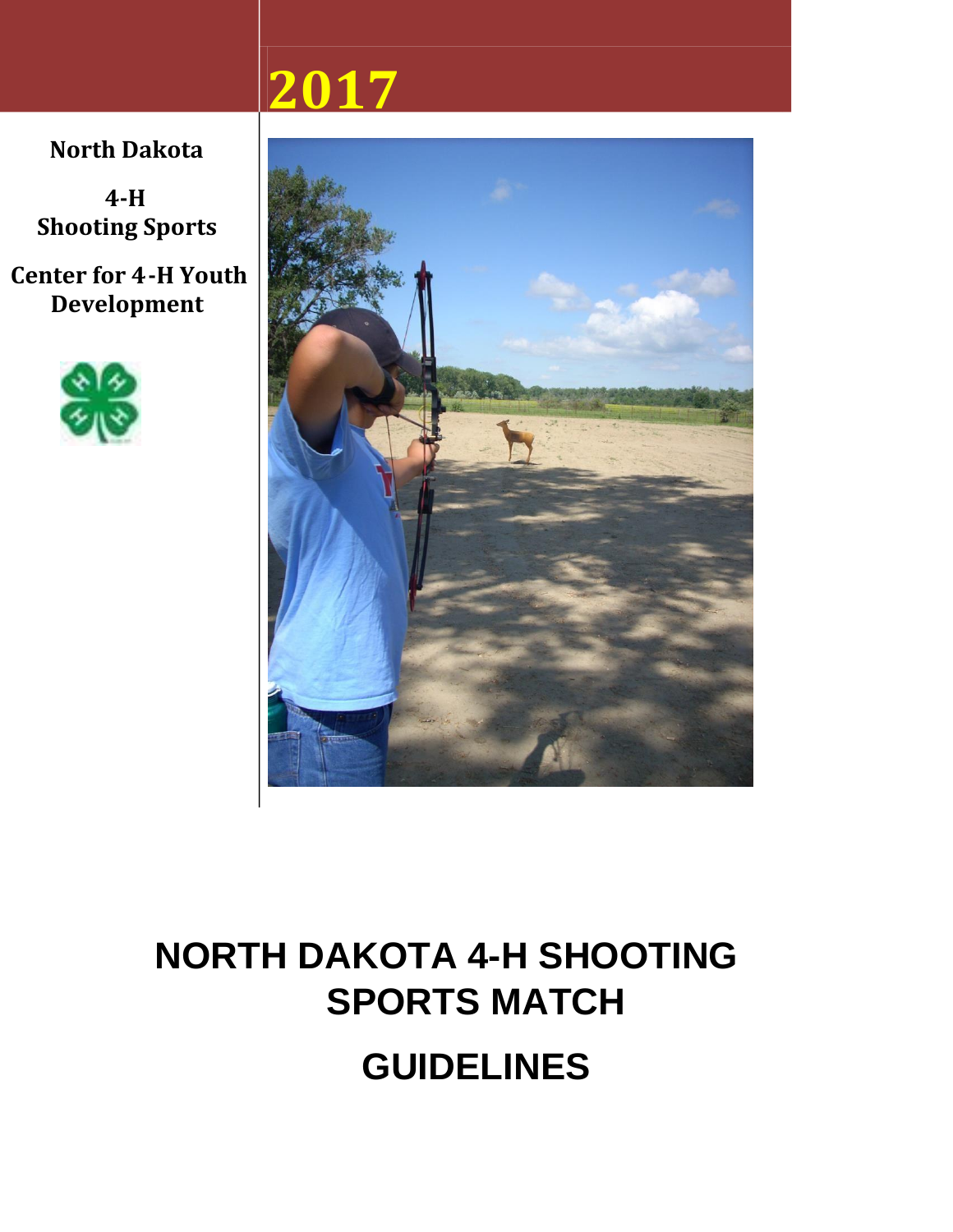#### **NDSU EXTENSION SERVICE**

#### **2016 Shooting Sports Committee NDSU Extension Regional Contacts:**

Adrian Biewer, Center For 4-H Karla Meikle, Morton County Acacia Stuckle, Emmons County Marilyn Larsen, Stark County Rick Jorgenson, Ramsey County **Byran Korgel, Ward County** Kari Helgoe, Walsh County **Al Frisinger**, Cass County

Cindy Olson, Ramsey County Julianne Racine, LaMoure County

## **North Dakota 4-H Shooting Sports Regional or State Match**

#### **GENERAL MATCH RULES (2/2017)**

The following rules will be used in all North Dakota 4-H Shooting Sports Invitational Matches. They follow the guidelines developed by the National 4-H Competitive Shooting Sports Program and supersede any others.

**1. Who May Compete** - All bona fide, active, North Dakota 4-H Shooting Sports members are eligible to compete in North Dakota 4-H shooting sports events, subject to limitations which may or may not be imposed by the specific event. Participants must be enrolled members, attend a 4-H training, and be proficient in their discipline before they can compete at the state level.

**2. Basic Proficiency** - By entry in these events, the team coach or shooting sports program coordinator is verifying that the youth entered are knowledgeable and proficient in the safe use of the equipment and the fundamentals of the event. This is not their first experience.

Match and/or range officials may dismiss or disqualify a participant if he/she believes the participant does not demonstrate the basic proficiency and knowledge required.

**3. Age Requirement** – Contestant must have already passed his/her 8th birthday, and may not have passed his/her 19th birthday as of **January 1** of the year in which the State/Regional 4- H Competitive Event is held. Minimum age for state meet participation is listed below.

|                           | <b>Minimum Age:</b> | <b>Age Divisions</b> |                               |
|---------------------------|---------------------|----------------------|-------------------------------|
| For small bore rifle:     | 11 years old        | Junior $(11-13)$     | Senior $(14-18)$              |
| For shotgun               | 11 years old        | Junior $(11-13)$     | Senior $(14-18)$              |
| For muzzleloader          | 11 years old        | Junior $(11-13)$     | Senior $(14-18)$              |
| For archery and air rifle | 8 years old         | $Beg(8-10)$          | Jr $(11-13)$ Senior $(14-18)$ |

Firearm participants must be 11 years old and have taken a state hunter education/safety course.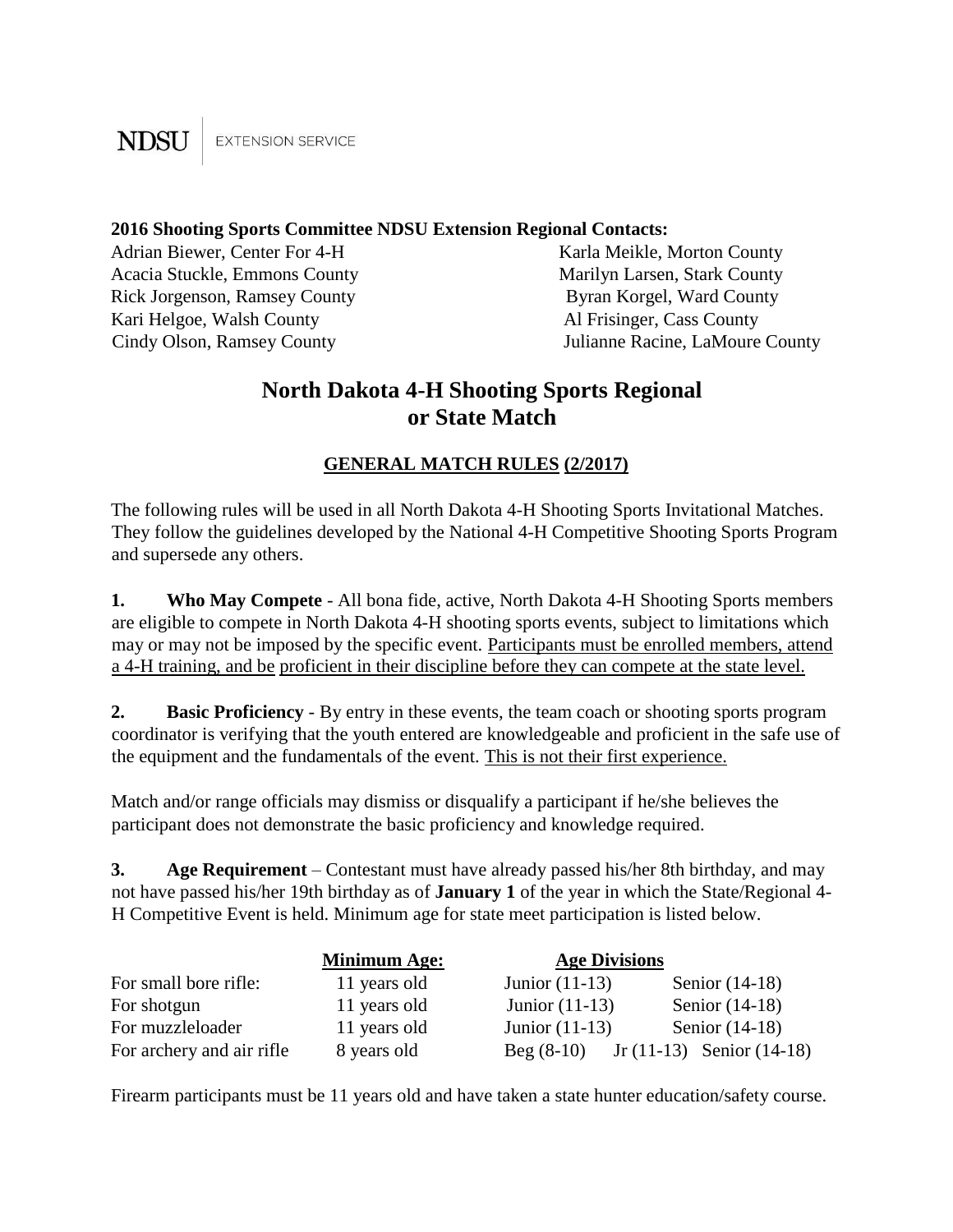**4. Team Restrictions-** A county can have more than one team in any division. However, a team may only participate in one age division of same age or older. A member can only participate on one team of the same event. Senior team mates are not to coach each other during a contest.

**5. Team Composition** - Teams are composed of four individuals. The highest three scores are computed for the first team with the fourth individual lowest score dropped. The next four individuals' scores are used in designating the second county team. Counties with less than 3 competitors are not eligible for team awards. With prior notice given to the state coordinator, a county can request to add members from another county to make a team. Teams that are comprised of more than one county (coop) can be eligible for national competition. Teams comprised of multicounty members are not permitted for purposes of team improvement.

**6. Individual participation** - A county does not have to send a complete team to compete in the State or Regional Invitational Match. Individuals may participate and are eligible for individual recognition and any subsequent event they may qualify for. An individual MUST BE UNDER the supervision of a certified 4-H instructor even if one is not available in the county.

**7. Team representation** - No shooter may represent more than one county's shooting sports program in any given event. All members or any team in 4-H events must meet the eligibility requirements, including enrollment in the shooting sports program as per sponsoring county.

**8. Event participation -** A member may participant in more than one category of competition with approval from the state 4-H Shooting Sports Coordinator.

**9. Medical Consent Form & Adult Supervision -** It is the responsibility of each team coach to verify with their local extension office that each participant has completed the appropriate ND health and code of conduct, medical and media releases, and shooting sports parent consent, liability waiver/assumption of risk forms for each of their participants. The health/medical release forms must be with the coach at the time of check in at any North Dakota 4-H Shooting Sports Match. **All volunteers accompanying the team must also have completed health forms**. Range officers or other event staff at any shooting event must have immediate access to these forms any time youth are participating in an event. The assumption of risk/liability wavier form must be on file at the home office. (See 4-H Shooting Sports Risk Management Handbook)

North Dakota 4-H Shooting Sports Program is not responsible for the medical authorization and health history of the participants.

**10. Awards** - Awards will be presented to top three teams and highest scoring individual in each event, category or discipline. Individual medals for the overall event will be given. An overall state county champion trophy may also be presented if enough teams are entered for each category as determined by tournament director.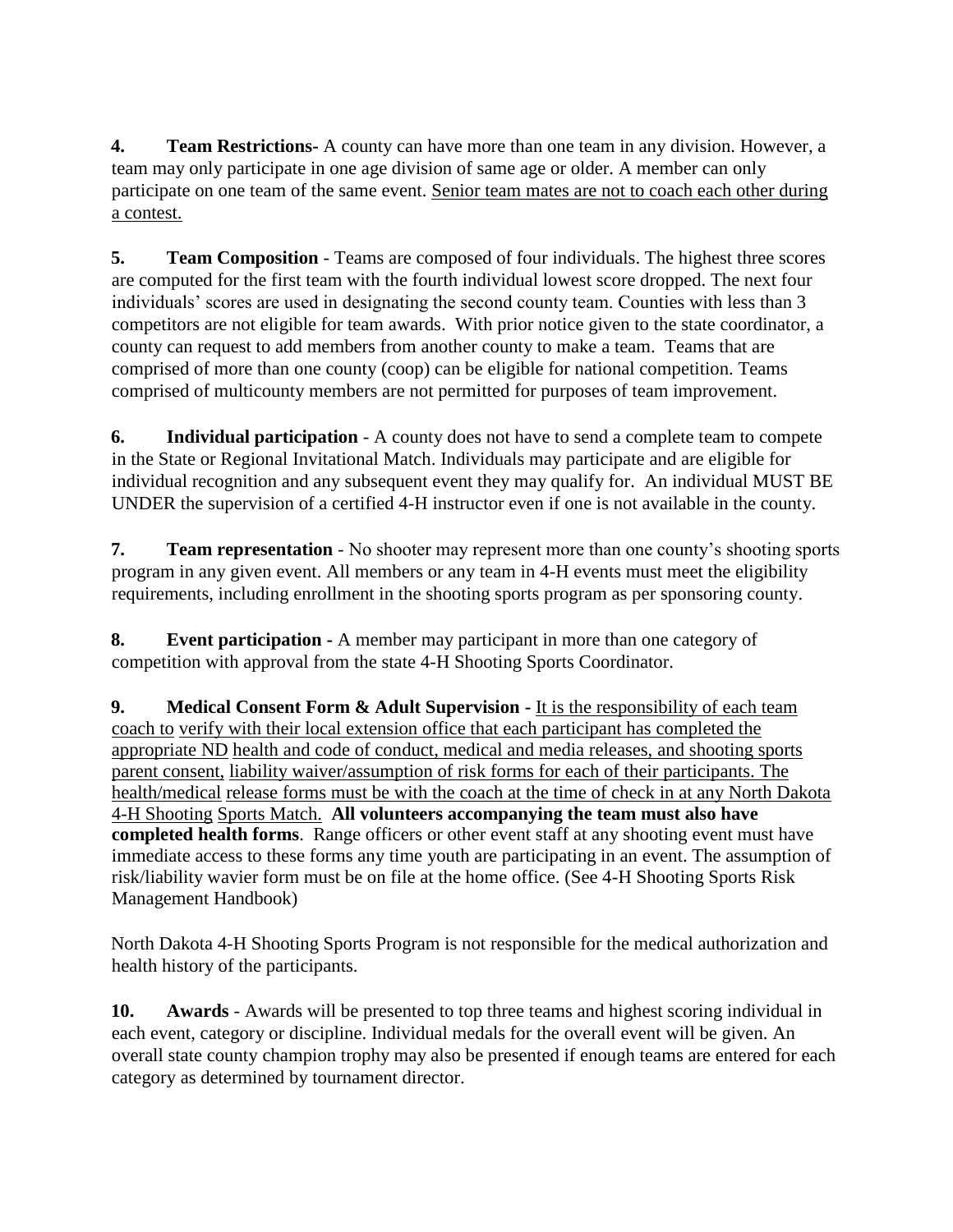**11. Safety** - Safety must be the number one priority of range personnel, participants, and spectators. Standard accepted safety rules will be followed at all times, special safety considerations will be announced at each venue. The Match Director, Range officers, or other event staff may dismiss anyone from the range for unsafe behavior. The score may be forfeited, participant disqualified, or spectators barred at the discretion of the range staff. Range commands are expected to be followed. No "over the shoulder" carries.

Clean bore indicators are required. The CBI or ECI must extend 3 inches beyond the muzzle with actions open or a device placed in the open action. These should be used in muzzleloader, rifle, shotgun, and pistol.

| It is expected that: | Muzzles pointed in a safe direction at all times.                   |
|----------------------|---------------------------------------------------------------------|
|                      | Actions are open and empty.                                         |
|                      | <b>Trigger locks, gun cased, and fingers off until on the range</b> |

A contestant may not uncase or handle a firearm for purposes other than competing in the match.

**12. Eye and Ear Protection Requirement** - Eye and ear protection is required for all firearm events. All shooters and other persons on or in the immediate vicinity of the firing line, including coaches, range officials and any spectators must wear adequate eye protection (glasses or goggles) and ear protection. The equipment must protect both eyes. Eye protection is required for air and firearm events; and is recommended but not required for archery events.

**13. Coaches** - Each team shall be officially represented by only one coach. The coach can represent more than one team within that counties program. This coach is the only adult that permitted to discuss procedures, ask questions, or advocate for his/her team with range officials. This coach should be designated on the entry form. Senior team mates cannot coach each other.

**14. Coaching** - As a general rule, limited coaching is permitted. However coaching must never disturb other participants. Each county/team is limited to 1 "coach" per event. A coaching line will be established on each range - behind the shooters area and firing line and separate from the spectator area. Except during preparation time, coaches are to stay behind the firing line and in the coaching area.

Coaches may assist the senior division shooter during prep time only. Once shooting for record begins, no coaching is permitted unless the shooter asks permission from the range officer. Any request for coach assistance must be initiated by the shooter; the coach may not initiate contact with the shooter. The shooter will put down their equipment, make it safe, leave the line, and then go talk to their coach. Coaches may ask the line officer to have their pupil come back to talk, but is not to initiate contact with the shooter.

Coaches may not handle firearms or equipment after the match begins nor advance to the firing line unless authorized by the range officer. A coach may set up his/her own spotting equipment. Specific coaching instructions may be issued at the range for each event.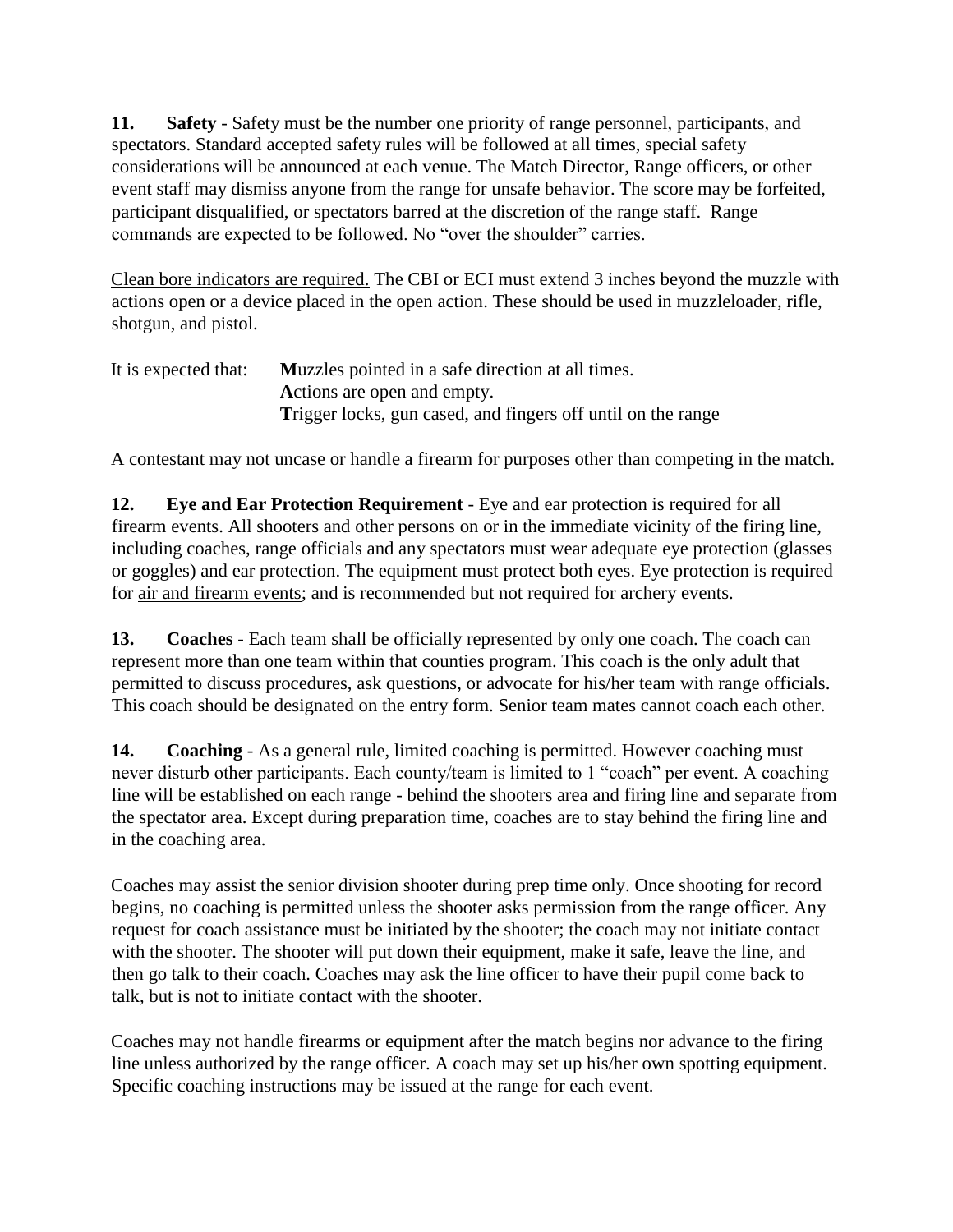**Spotters and Scorers in Silhouette Matches** – State team members will be split into different relays to permit shooters to spot for one another. Teams with three competitors may have one of the original pair spot for the third team member. Quiet conversation between the spotter and the shooter is permissible. An official scorer, either from another team or an event official will be assigned as an official scorer. Match directors will provide instruction as needed for scorers.

**15. Smoking** - No smoking is permitted on or near the firing lines or in any situation where the smoke constitutes interference to shooters. Smoking will only be permitted in designated areas. Smoking by minors is prohibited by law and is not permitted at any time.

**16. Alcohol Policy** - No alcoholic beverages may be consumed on the grounds during an event. Violation of this policy is grounds for ejection from the grounds.

**17. Dress Code** - Participants are expected to dress appropriately. Team uniforms or shirts with 4-H or ND Shooting Sports logos are encouraged. Both young people and adults should wear attire appropriate for the weather while remaining modest and socially acceptable. Closed toed shoes should be worn for all events. No sandals.

Team shirts or apparel can be customized with the North Dakota Shooting Sports logo or a 4-H logo. The 4-H logo is trademarked so its appearance cannot be altered in any way. A team or sponsor name cannot be written across or through the logos. It must also be clear that we are identifying sponsors. We cannot endorse sponsors.

Clothing with sexually suggestive wording or graphics; and alcohol or tobacco advertisement is not appropriate. Range officials have the final word concerning the dress code and may announce or address specific cases. All shooters and coaches should remember that they may be having photographs taken or be asked to interview for the media.

**18. Behavior and Sportsmanship** - All participants and spectators are expected to demonstrate the highest level of sportsmanship, supporting the objectives and ideals promoted by the 4-H program in general and the 4-H Shooting Sports Program in particular. Shooters or coaches will render aid and/or testimony if asked to do so by any match official. All participants and observers are expected conform to the Code of Conduct as supplied, not only to the letter, but to the intent.

### **Cell Phones and Other Electronic Devices**

Except in an emergency situation, cell phones, radios, or other electronic communication devices may not be used on or in the immediate vicinity of competitive ranges during active competition.

**19. Rules** - Knowledge of procedures and rules – Where possible, each of the state events have been associated with a National Governing Body (NGB). **Exceptions to any NGB rule is noted in the "Synopsis".** 4-H retains the right of our match directors to modify contests to better accommodate safety or individuals in the contest. It is the shooters and coach's responsibilities to read the NGB rule book and understand the procedures used in each event and comply with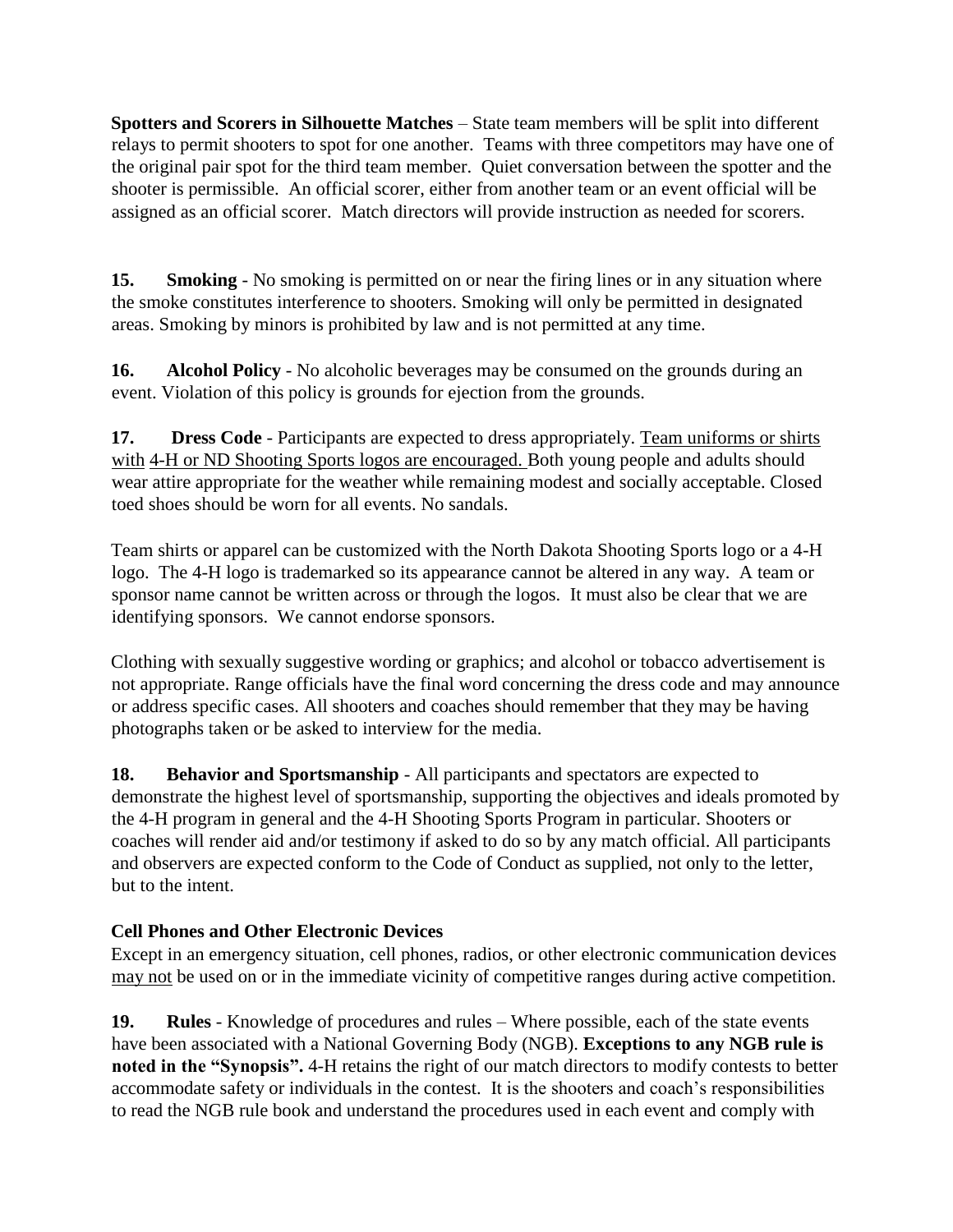the rules and standards of the events. The 4-H Match Guidelines are the defining guidelines for any 4-H match. Questions are encouraged to clarify any areas of misunderstanding or ignorance. Ignorance of the rules in any event does not obviate their existence. Shooters are responsible for knowing the rules of their event and staying within them. Learning the rules of the events is part of the educational process for shooting sports participants.

**20. Physically Disabled Shooters** – A shooter who because of physical disability cannot fire from one or more of the prescribed shooting positions outlined in these rules, or who must use special equipment when firing, is privileged to petition to the Match Director for permission to assume a special position or to use modified equipment or both. This petition will be in the form of a written request from the person concerned to the Committee (match director) outlining in detail the reasons why the special position must be assumed or the special equipment must be used. The petition will be accompanied by pictures of the shooter in the position desiring approval and, if special equipment is required, the picture will show how this equipment is used. The petition and all pictures must be furnished in exact duplicate. The petition must be accompanied by a medical doctor's statement if the physical disability is not completely evident in the pictures submitted.

Holders of current NRA authorizations will be honored as valid authorizations but the Match Director must be informed at earliest date possible and not later than at the time of entry.

(a) Each petition will be reviewed by the 4-H Match Committee or other governing body. The Committee may require additional or supplementary statements or pictures. After review the *Match Director* will be instructed by the committee to issue special authorization to individuals who submit petitions and pictures which have been approved. Such certificates will have necessary pictures attached.

(b) Shooters who have received special authorization will be required to carry them when competing and to present the certificate when requested by officials of the match.

In the case of a protest involving the position or the equipment used by such a shooter, range officials will compare the questioned position or equipment with the certificate and photographs presented by the shooter.

*Requests for accommodations to the 4-H Shooting Sports state coordinator are made as soon as the participant is registered so that resources can be provided for the event.*

**21. Match Committee -** Membership must be comprised of minimum three and maximum of five certified instructors in the discipline event. The committee will work with the state coordinators to certify ranges, apply state match guidelines, shooting sports policy, and to address match challenges and protests. Members of the committee can convene at any match. No member shall have a conflict of interest with a team or individual bringing forth an issue.

**Challenges** – In air and firearm events, participants may review their own targets and challenge the scoring. Once targets have been scored, they will be available for review by shooters for a period of 30 minutes unless otherwise posted. Upon completion of that time period, the scores may no longer be challenged. For archers, scoring must be settled before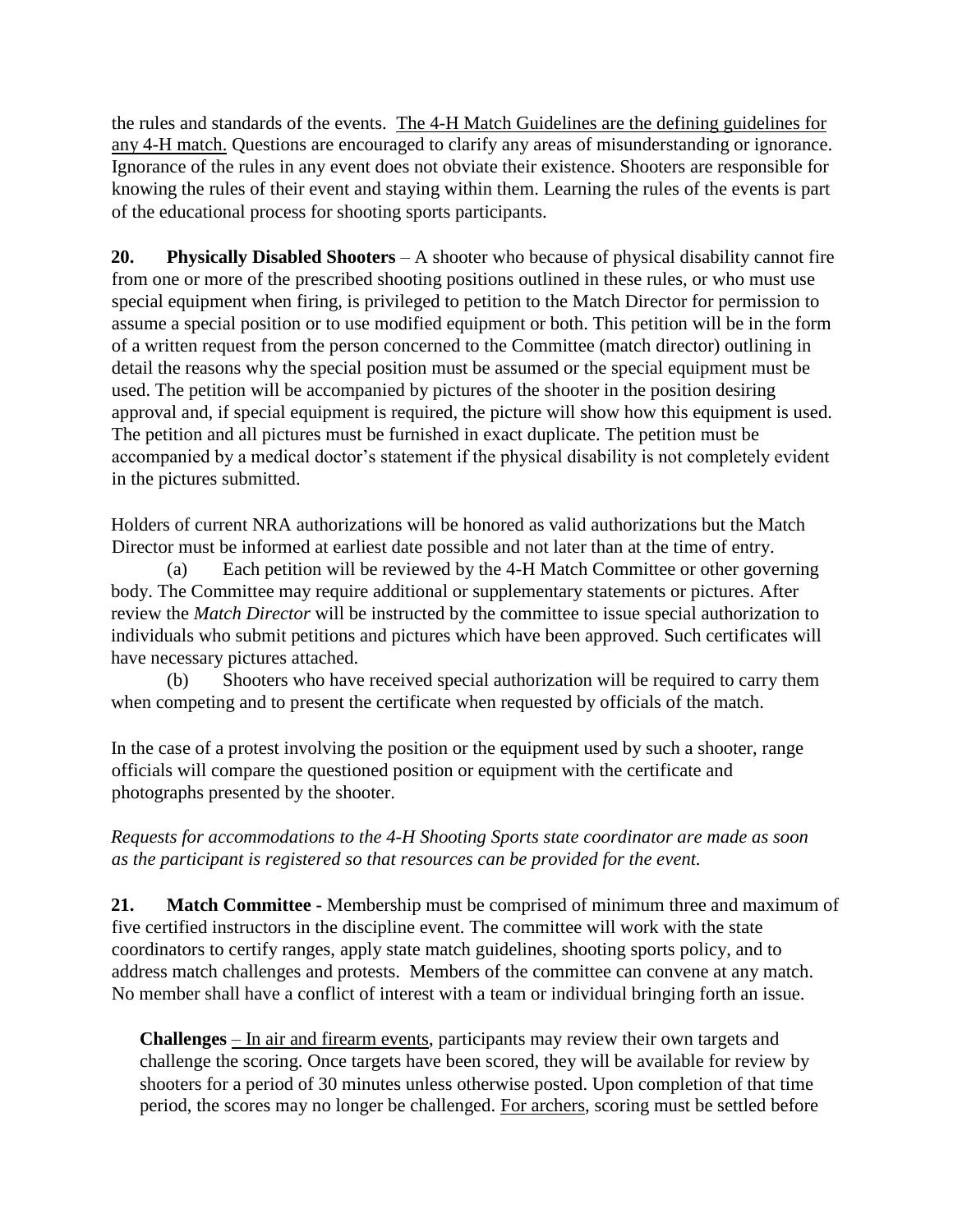signing the score card and pulling the arrow. A range officer must verify the score and can ask another range officer for assistance. If agreement cannot be reached, the match committee will review the challenge and pronounce their findings to the challenger.

**Protests** - *Competitors only* (no adults), may protest;

a) An injustice they feel has been done to them individually;

b) The conditions under which another competitor was permitted to fire;

c) The equipment another competitor was permitted to use.

**How to protest** – Official protests may be filed in the following order to seek redress of alleged wrongs.

a. Range Officer – The protest is made orally to the chief range officer or other official present on the range. If not satisfied with that immediate decision;

b. Match Director – The protest may be started orally to the match director, indicating the decision of the range officer.

c. The director will investigate and provide a determination. If not satisfied with this decision,

d. Match Director/Committee – The protest must be submitted in writing to the Match Director, within one hour of the conclusion of the event. The match committee will consider the statement, may ask questions of the shooter and range officials and will render a decision in an expeditious manner. Coaches, parents, and other parties may not participate in the process. The decision rendered by the committee is final and no further appeal is possible.

**25. Equipment -**Equipment is allowed as indicated in match guidelines. Safety equipment such as hearing protection and glasses must be worn as appropriate.

It is suggested that all rifles and shotguns use an ECI (Empty Chamber Indicator) or have the bolt, or breech plug removed and action open when the gun is not being fired.

**26.** National Qualification – Teams that have the highest overall event score qualify for the National 4H Invitational in the following year. Events must meet the qualifying criteria of a three-team qualification. Events that do not have enough teams for state competition may qualify individuals for the national match by placing an individual in a qualifying event or by choosing the highest placing four individuals at the state match. The individual's qualifying event must be approved by a state coordinator and conducted by a certified instructor not related to the youth. Generally, a score equal to the  $12<sup>th</sup>$  place national team or 20<sup>th</sup> place individual in the preceding year will be the qualifying score. This is based on 25 national teams with 50 individuals competing.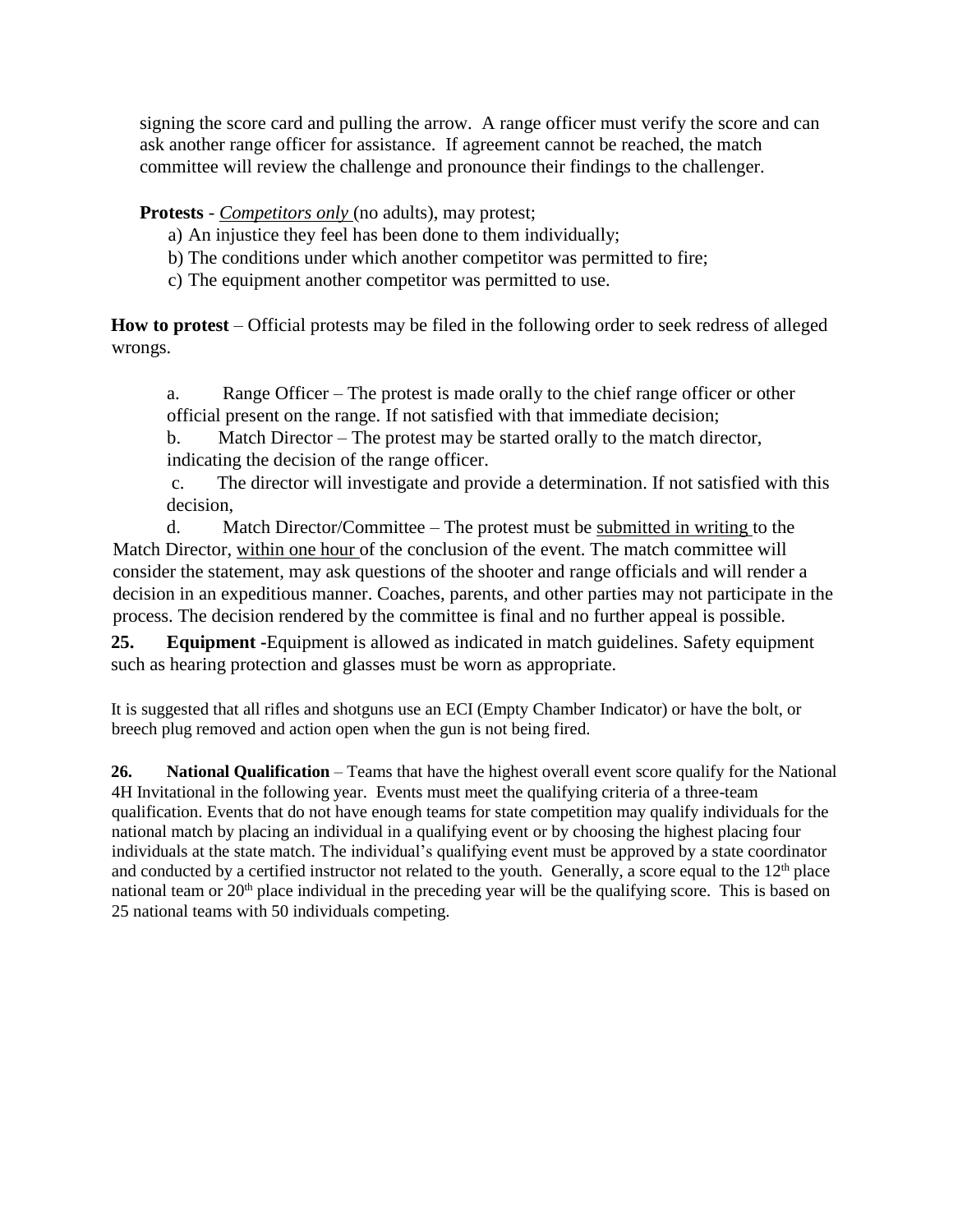# **2017-18 North Dakota 4-H Shooting Sports Event Synopsis**

This Synopsis outlines the events and specific requirements for the 2017-18 4-H Shooting Sports State events. North Dakota 4-H Shooting Sports follows the guidelines and policies for National 4-H Competitive Events as established by National 4-H Headquarters, National Institute of Food and Agriculture (NIFA) at the United States Department of Agriculture (USDA)**. For additional pertinent information for participants and coaches, see the 2017 4-H Shooting Sports National Championships GENERAL RULES. Some events may be updated throughout the year, we will follow the updates when sufficient time is available for participants to learn and practice those changes.**

## **EVENTS AT-A-GLANCE**

| <b>Discipline</b>       | <b>Event 1</b>                                              | Event <sub>2</sub>                                                       | <b>Event 3</b>                            |
|-------------------------|-------------------------------------------------------------|--------------------------------------------------------------------------|-------------------------------------------|
| Archery Compound        | FITA Round (1/2<br>FITA)                                    | Field Round (1/2 Field<br>Round)                                         | 3-D Round                                 |
| <b>Archery Recurve</b>  | Field Round (1/2 Field<br>Round)                            | FITA Round (1/2<br>FITA)                                                 | 3-D Round                                 |
| Air Pistol              | Timed Fire/Rapid Fire                                       | Air Pistol Silhouette                                                    | Slow Fire - Bullseye                      |
| Air Rifle               | National STD Three-<br>position Sporter Air<br>Rifle        | Sporter Air Rifle Event<br>(Standing)                                    | NRA Sporter Air Rifle<br>Silhouette       |
| Hunting                 | Wildlife Identification<br>and Management<br>$LF -$ Archery | <b>Hunter Decision-</b><br>Making<br>$LF - Smallbore$ Rifle              | <b>Hunter Skills</b><br>LF-Sporting Clays |
| Muzzle-Loading          | 50 Yard Bullseye                                            | 25 Yard Novelty -<br><b>Bottles and Haffner</b><br><b>Critters Combo</b> | Muzzleloading Rifle<br>Silhouette         |
| Shotgun                 | <b>Sporting Clays</b>                                       | <b>Skeet</b>                                                             | <b>Trap</b>                               |
| <b>Smallbore Pistol</b> | Slow-Fire Bullseye $-$<br>Single Stage                      | Smallbore Hunter<br><b>Pistol Silhouette</b>                             | Single Shot<br>(Rapid Fire)               |
| Smallbore Rifle         | <b>NRA Smallbore</b><br>Silhouette Rifle                    | <b>CMP Rimfire Sporter</b><br><b>Rifle</b>                               | <b>NRA Three-Position</b>                 |

The 4-H Shooting Sports National Championships consists of 9 disciplines with 3 events in each: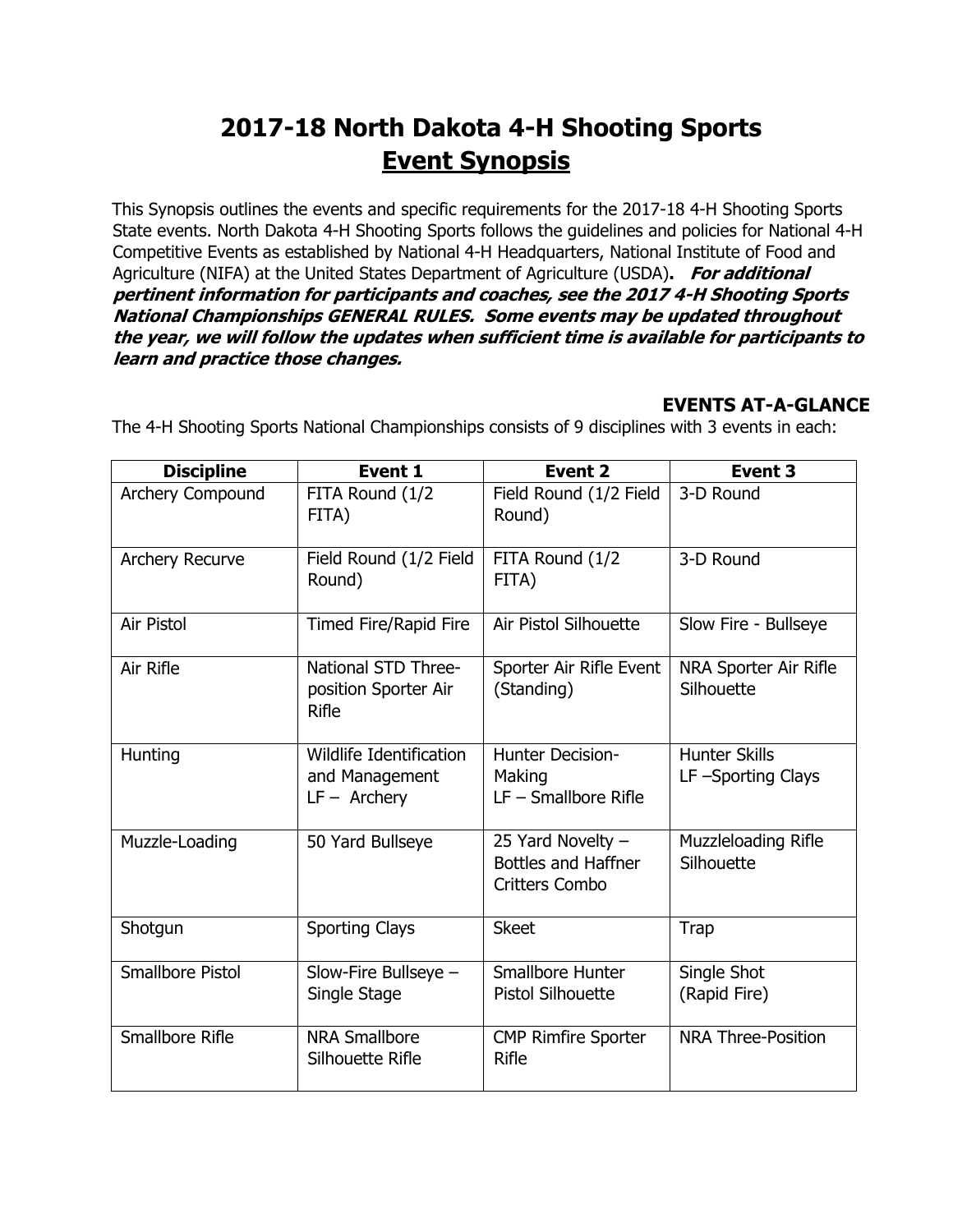### **North Dakota State 4-H Archery Events**

## **EQUIPMENT STANDARD:**

### **All equipment and events comply with the 4-H National Invitational**

## **ARCHERY EVENTS RECURVE AND COMPOUND**

Two archery disciplines are recognized: Recurve Archery and Compound Archery. Both disciplines shoot the same set of three events at the National 4-H Shooting Sports Invitational.

Any bow that uses pulleys or cams is deemed a compound. Note that while the three governing bodies for the three different events have slightly different requirements or restrictions-for the sake of simplification- the National 4-H Shooting Sports Invitational uses one standard for equipment – for **all events**. Procedural rules, course of fire, scoring, etc. will follow the NGB unless otherwise noted. No "sky-drawing" is allowed. One warning only.

#### **EQUIPMENT STANDARD:**

|                                           | <b>PERMITTED</b>                                                                                                                                                                                                                                                   | <b>NOT PERMITTED</b>                                                                               |
|-------------------------------------------|--------------------------------------------------------------------------------------------------------------------------------------------------------------------------------------------------------------------------------------------------------------------|----------------------------------------------------------------------------------------------------|
| RECURVE $\sim$ Longbows<br>& Recurve Bows | One adjustable sight pin or<br>multiple hunting style sight pins<br>may be used; clicker and kisser<br>buttons permitted; Participants<br>may have as many sight pins as<br>deemed necessary; Torque<br>compensators are permitted. 60<br>lb. maximum draw weight. | String peeps and mechanical<br>release aids. Lenses of any<br>type sight.                          |
| <b>COMPOUND</b>                           | Release aids, String peeps, optical<br>sights, spirit levels;<br>60 lb. maximum draw weight.<br>Multiple pin sights allowed.                                                                                                                                       | Overdraws may not place the<br>arrow rest further than 6 cm<br>from the pivot point of the<br>bow. |
| <b>ARROWS for both</b><br>disciplines     | Must meet AMO minimum weight<br>standard; 6 grains arrow weight<br>per pound bow peak draw weight.                                                                                                                                                                 | No arrows larger than<br>27/64ths in diameter are<br>permitted.                                    |

#### **ARCHERY EVENTS**

### **FITA ROUND (1/2 FITA)**

| <b>TARGET</b>         | 122cm and 80 cm faces, full color FITA targets                                                   |
|-----------------------|--------------------------------------------------------------------------------------------------|
| <b>DISTANCE</b>       | 60, 50, 40, and 30 meters in that order                                                          |
| <b>COURSE OF FIRE</b> | 2 ends of 5 arrows each from 60 and 50 meters; 2<br>ends of 5 arrows each from 40 and 30 meters. |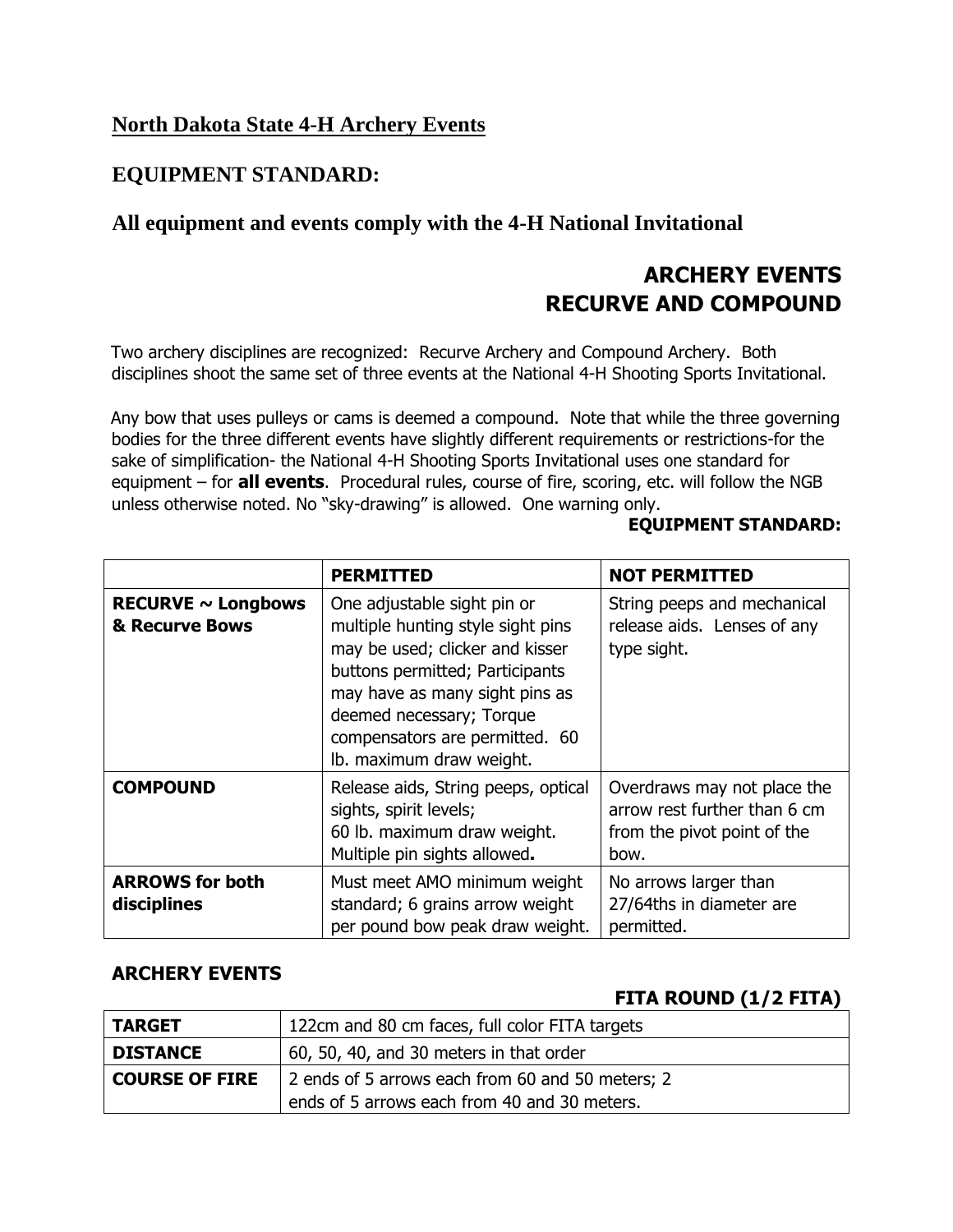| <b>TIME LIMIT</b>  | 4 minutes per arrow end                                                                                                                                                                           |
|--------------------|---------------------------------------------------------------------------------------------------------------------------------------------------------------------------------------------------|
| <b>SCORING</b>     | 10 pts. -1 pt. from the center outward. Compound teams will score inner<br>10's as Xs. Ties will be broken by the number of $#10$ 's first, then $#X$ 's,<br>#9's, #8's etc. until tie is broken. |
| <b>NGB RULES</b>   | World Archery Federation / Target                                                                                                                                                                 |
| <b>INFORMATION</b> | http://www.archery.org/content.asp?id=5009&me id=827                                                                                                                                              |

## **FIELD ROUND (1/2 Field Round)**

| <b>TARGET</b>         | NFAA targets of sizes selected by the management and appropriate to      |
|-----------------------|--------------------------------------------------------------------------|
|                       | the course                                                               |
| <b>DISTANCE</b>       | Marked distances within the range of 5 to 50 yards                       |
| <b>COURSE OF FIRE</b> | 10 targets with at least one fan and one walk-up target, 4 arrows per    |
|                       | target                                                                   |
| <b>TIME LIMIT</b>     | Participants will move through the course expeditiously and avoid delays |
| <b>SCORING</b>        | 5, 4, 3 from the center outward. Tie breaks will follow NGB rules.       |
| <b>NGB RULES</b>      | National Field Archery Association                                       |
| <b>INFORMATION</b>    | http://www.nfaa-archery.org/field/styles.cfm                             |

### **3-D ROUND**

| <b>TARGET</b>         | 3-D targets as selected and placed by the management                      |  |
|-----------------------|---------------------------------------------------------------------------|--|
| <b>DISTANCE</b>       | Unmarked distances from 5 to 50 yards                                     |  |
|                       | п                                                                         |  |
|                       | recurve maximum distance: 40 yards,                                       |  |
|                       | $\square$ Compound maximum distance: 50 yards                             |  |
| <b>COURSE OF FIRE</b> | 30 targets, one arrow per target                                          |  |
| <b>TIME LIMIT</b>     | Participants will move through the course expeditiously and avoid delays. |  |
|                       | 2 minutes time limit to shoot once archer has approached the shooting     |  |
|                       | stake. Lost arrow search is limited to 2 minutes                          |  |
| <b>SCORING</b>        | IBO scoring procedures, dependent upon type of 3-D targets available.     |  |
|                       | $\Box$ +10 pts.<br>Center shot ring                                       |  |
|                       | 2 <sup>nd</sup> ring<br>$+8$ pts.                                         |  |
|                       | $+6$ pts.<br>3rd ring<br>$\bullet$                                        |  |
|                       | +5 pts. Any other body shot or bounce off<br>$\bullet$                    |  |
|                       | Misses or hit in horns or hoofs<br>$\mathbf{0}$<br>$\bullet$              |  |
|                       | $+1$ pt.<br>For an X ring<br>$\bullet$                                    |  |
|                       |                                                                           |  |
|                       | Ties will be broken by the number of highest number of Xs, then number    |  |
|                       | of 10s, 8s, etc.                                                          |  |
| <b>NGB RULES</b>      | <b>IBO</b>                                                                |  |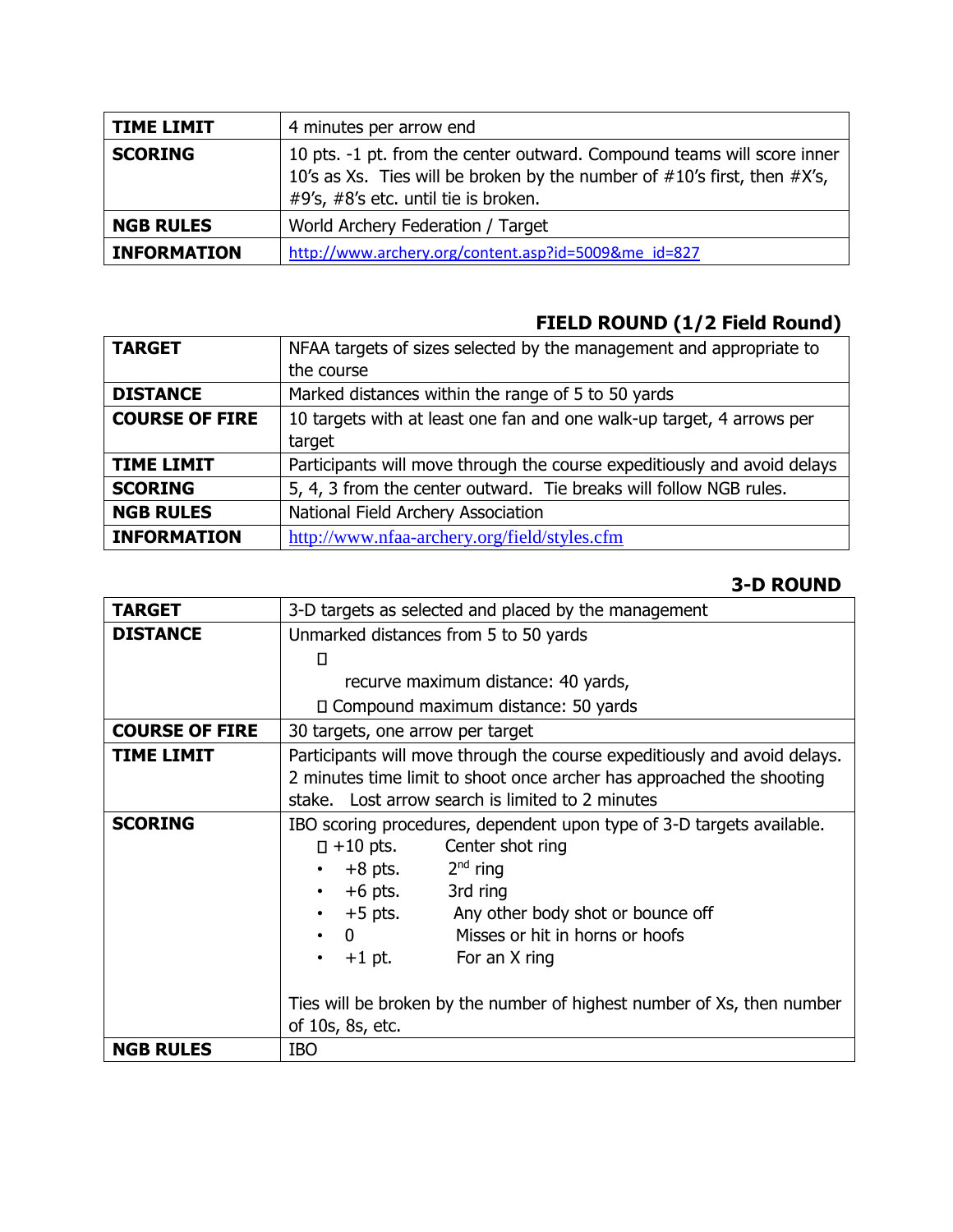| <b>INFORMATION</b> | http://www.ibo.net/pdf/2013/IBO_RULES_2013.pdf                                                                                                                                                     |
|--------------------|----------------------------------------------------------------------------------------------------------------------------------------------------------------------------------------------------|
|                    | Participants may glass the target prior to shooting, but are reminded of<br>the time restriction for their shot. No adjustment of sights will be<br>allowed after an archer has drawn and letdown. |

#### **North Dakota State 4-H State 300 Round Guidelines**

This is a popular round that is nearly identical to those shot by other local and national archery groups. It is a round that is often shot during archery club leagues.



Participants can choose to shoot the single 40 cm spot face or 5-spot target. Scoring on the single-spot is X-5-4-3-2-1 and scoring on the 5-spot is X-5-4, with any arrow missing the scoring rings awarded a score of 0. An archer does not have any requirement to shoot an arrow in each of the five bulls. An archer may choose to complete his end with any numbers of arrows placed as desired.

[http://www.stlbowhunters.com/leaguescoring\\_a\\_300\\_rd.htm](http://www.stlbowhunters.com/leaguescoring_a_300_rd.htm)



During the round a participant will shoot 70 arrows total - 10 for warm up and 60 for score. Arrows are shot in a group of 5 called an 'end'. A perfect score is 300 with 60 X's.

The distances that participants shoot at are 20 yards for Seniors (14-18 yrs.),15 yards for Juniors (11-13), and beginners (8-10).

**=**

## **AIR PISTOL EVENTS**

All events are "single pistol" matches, meaning participants are to shoot the entire course of fire of that event with the same pistol. No pistol changes will be allowed between stages. Only one pistol per shooter allowed on the line. When not cased and not in use all air guns are required to use a CBI (Clear Barrel Indicator) in place except as permitted by range officer.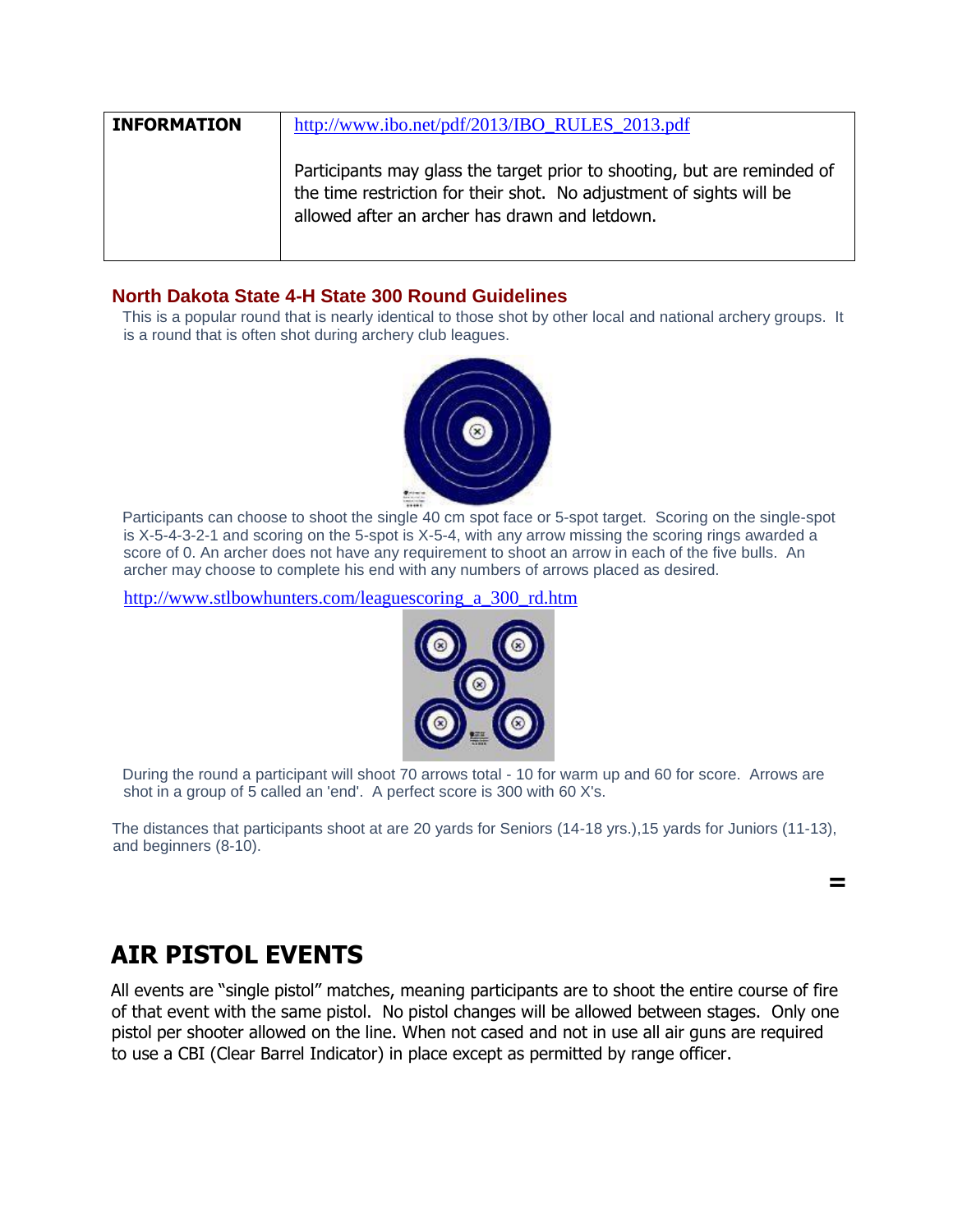| <b>SINGLE SHOT - RAPID FIRE (OR Duel</b><br><b>Fire) TARGET</b> | Orion 1 Bull air pistol target. The scoring rings<br>are equivalent to the ISSF air pistol target (or<br>$B-40$                                                                                                                                                                                                                                                                                                                                                           |
|-----------------------------------------------------------------|---------------------------------------------------------------------------------------------------------------------------------------------------------------------------------------------------------------------------------------------------------------------------------------------------------------------------------------------------------------------------------------------------------------------------------------------------------------------------|
| <b>SCORING</b>                                                  | Orion Scoring System, operated by National<br>event staff                                                                                                                                                                                                                                                                                                                                                                                                                 |
| <b>DISTANCE</b>                                                 | 10 meters or 33 feet                                                                                                                                                                                                                                                                                                                                                                                                                                                      |
| <b>COURSE OF FIRE</b>                                           | Total of 40 record shots; 8 series of 5 shots; 5<br>shots per bull. Refer to Range Commands and<br>Procedures below                                                                                                                                                                                                                                                                                                                                                       |
| <b>TIE BREAKERS</b>                                             | In the following order $-$ Xs, 10s, etc.                                                                                                                                                                                                                                                                                                                                                                                                                                  |
| <b>TIME LIMIT</b>                                               | Duel: 8 series of 5 shots with each shot fired<br>in 3 second intervals. Refer to Range<br>Commands and Procedures below.                                                                                                                                                                                                                                                                                                                                                 |
| <b>EQUIPMENT</b>                                                | Same as allowed/described for Slow Fire -<br><b>Bullseye event</b><br>Any .177 caliber (4.5 mm) air pistol weighing<br>less than 3.3 pounds with a<br>trigger pull of at least 17.6 ounces, metallic<br>sights only. Overall size is<br>limited to those that will permit the pistol to be<br>enclosed completely in a<br>rectangular box having inside dimension of<br>420mm x 200mm x 50mm<br>(Approximately 16.53" x 7.87" x 1.96"). Pellets<br>must be single loaded. |
| <b>SHOOTING POSITION</b>                                        | One hand, standing                                                                                                                                                                                                                                                                                                                                                                                                                                                        |
| <b>NGB RULES</b>                                                | NRA International Style Pistol Rules CI16500<br>(2013 Edition)<br>http://compete.nra.org/documents/pdf/compe<br>te/RuleBooks/IntlPistol/intl-pist-book.pdf                                                                                                                                                                                                                                                                                                                |

#### **SLOW FIRE -BULLSEYE**

| <b>TARGET</b>         | NRA B-40 or B-40/4                                                                                                                                                                                                                                                                                                                                                                   |
|-----------------------|--------------------------------------------------------------------------------------------------------------------------------------------------------------------------------------------------------------------------------------------------------------------------------------------------------------------------------------------------------------------------------------|
| <b>DISTANCE</b>       | 10 meters or 33 feet                                                                                                                                                                                                                                                                                                                                                                 |
| <b>COURSE OF FIRE</b> | 40 shots, 10 shot strings, 5 shots per bull                                                                                                                                                                                                                                                                                                                                          |
| <b>TIME LIMIT</b>     | 11/2 minute per record shot (15 minutes per string)                                                                                                                                                                                                                                                                                                                                  |
|                       | 10 min preparation time, 15 min for unlimited sighting shots.                                                                                                                                                                                                                                                                                                                        |
| <b>EQUIPMENT</b>      | Any .177 caliber (4.5 mm) air pistol weighing less than 3.3 pounds with a<br>trigger pull of at least 17.6 ounces, metallic sights only. Overall size is<br>limited to those that will permit the pistol to be enclosed completely in a<br>rectangular box having inside dimension of 420mm x 200mm x 50mm<br>(Approximately 16.53" x 7.87" x 1.96"). Pellets must be single loaded. |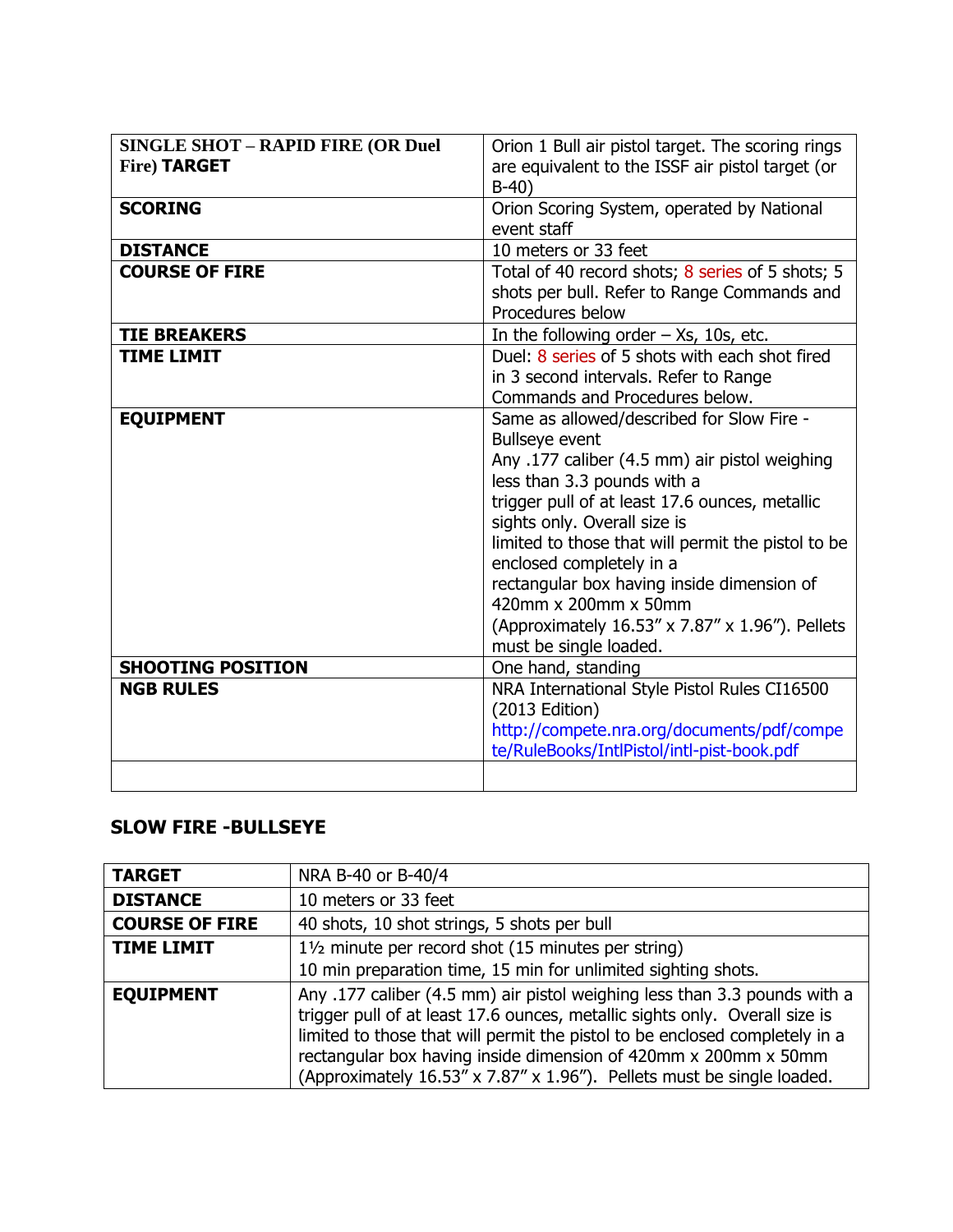| <b>SHOOTING</b>     | One hand, standing                                                       |
|---------------------|--------------------------------------------------------------------------|
| <b>POSITION</b>     |                                                                          |
| <b>RULES</b>        | NRA International Style Pistol Rules CI16500 (Most Recent printing)      |
| <b>INFORMATION</b>  | http://compete.nra.org/documents/pdf/compete/RuleBooks/IntlPistol/intl-  |
|                     | pistbook.pdf                                                             |
| <b>TIE BREAKERS</b> | Number of X's, 10's, etc. until ties are broken. Unresolved ties will be |
|                     | broken with shot-by-shot shoot-offs.                                     |

# **AIR PISTOL SILHOUETTE**

| <b>TARGET</b>                                | 1/10 scale metallic silhouettes                                                                                                                                                                                                                                                                                                                                                                                |
|----------------------------------------------|----------------------------------------------------------------------------------------------------------------------------------------------------------------------------------------------------------------------------------------------------------------------------------------------------------------------------------------------------------------------------------------------------------------|
| <b>DISTANCE AND</b><br><b>COURSE OF FIRE</b> | 10 chickens at 10 yards, 10 pigs at 12.5 yards, 10 turkeys at 15 yards, 10<br>rams at 18 yards in banks of 5 targets and shooting from left to right on<br>each bank of targets                                                                                                                                                                                                                                |
| <b>TIME LIMIT</b>                            | 30 seconds ready time and $2\frac{1}{2}$ minute firing time for each bank of 5<br>targets                                                                                                                                                                                                                                                                                                                      |
| <b>EQUIPMENT</b>                             | Any air pistol caliber .22 or smaller equipped with any sights that do not<br>project an image on the target and having a safe trigger.                                                                                                                                                                                                                                                                        |
| <b>SHOOTING</b><br><b>POSITION</b>           | Only standing positions may be used, two-hand holds permitted but the<br>hands and arms must be free of the body and may not touch beyond the<br>wrists (NRA Rule 5.8).                                                                                                                                                                                                                                        |
| <b>SCORING</b>                               | Any target knocked over or knocked off the stand in sequence is scored<br>as a hit $(+1)$ . Targets missed, spun but not knocked down, or hit out of<br>sequence is scored a miss (0).                                                                                                                                                                                                                         |
| <b>RULES</b>                                 | NRA Pistol Silhouette Rules CS16830 (Most recent printing)                                                                                                                                                                                                                                                                                                                                                     |
| <b>INFORMATION</b>                           | http://compete.nra.org/documents/pdf/compete/RuleBooks/Sil-p/sil-<br>pbook.pdf                                                                                                                                                                                                                                                                                                                                 |
| <b>TIE BREAKER</b>                           | Ties will be broken first by total number of rams counted for score. If a<br>tie remains, then by the total number of turkeys; then by number of<br>pigs, and then by number of chickens                                                                                                                                                                                                                       |
| <b>SPOTTER</b>                               | Each shooter may have one spotter with them on the firing line who may<br>have scopes and binoculars to advise the shooter where shots are hitting.<br>The spotter will also keep time and advise the shooter in a quiet voice.<br>The spotter must be from the same team. The spotter may not touch the<br>shooter or the shooter's equipment after the shooter assumes their<br>position on the firing line. |

# **AIR RIFLE EVENTS**

All air guns are required to use a CBI (Clear Barrel Indicator) when the gun is not being fired.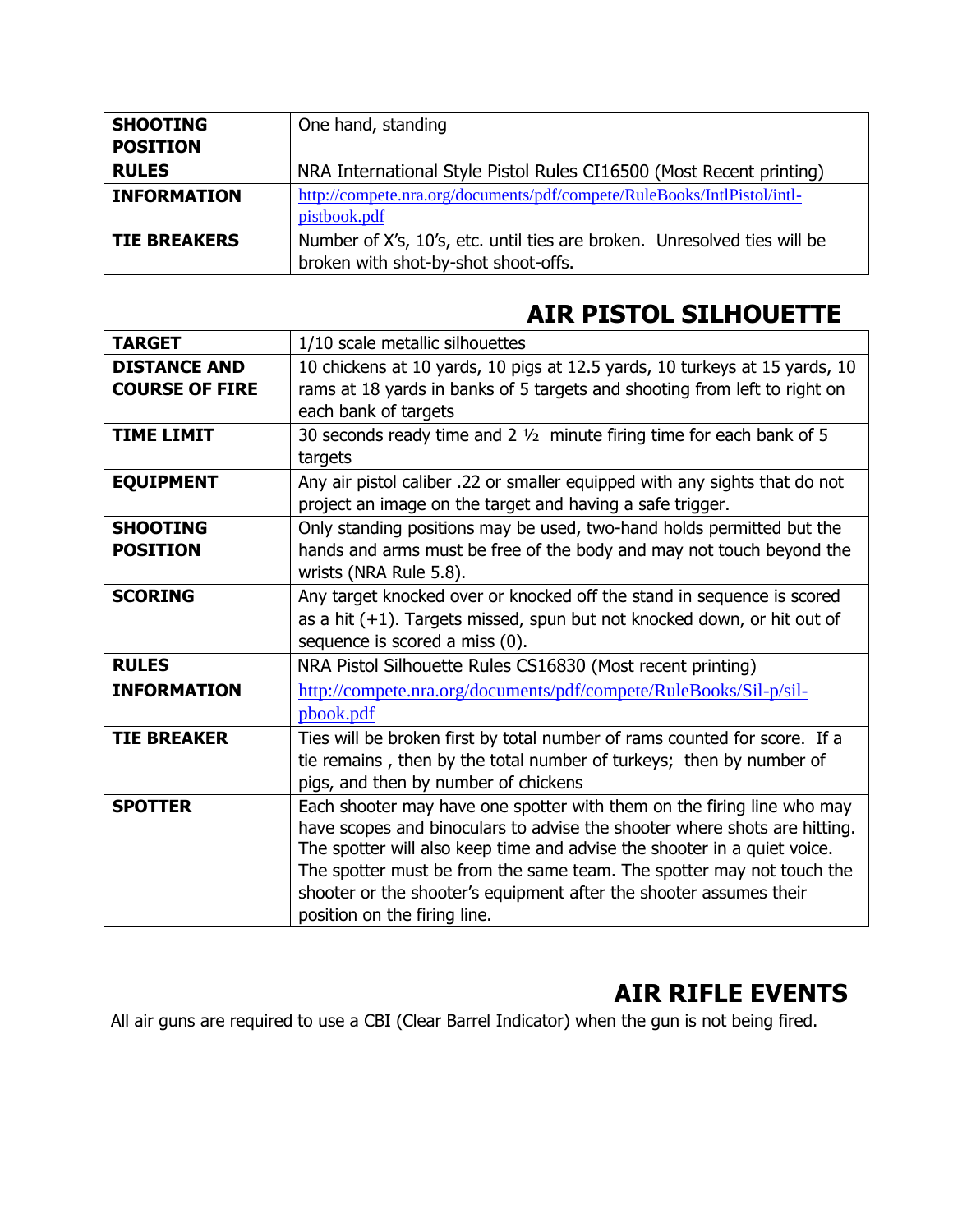# **NATIONAL STANDARD THREE-POSITION SPORTER AIR RIFLE**

| <b>TARGET</b>          | NC 5/10                                                                                                                                                                                                                                                                                                                                                                                           |
|------------------------|---------------------------------------------------------------------------------------------------------------------------------------------------------------------------------------------------------------------------------------------------------------------------------------------------------------------------------------------------------------------------------------------------|
| <b>DISTANCE</b>        | 10 meters or 33 feet                                                                                                                                                                                                                                                                                                                                                                              |
| <b>COURSE OF FIRE</b>  | 3 x 20. 20 shots each position: prone, standing, and kneeling in that<br>order; (60 record shots)                                                                                                                                                                                                                                                                                                 |
| <b>TIME LIMIT</b>      | See Rule 5.3.3, Prone $-$ 20 record shots in 20 minutes, Standing $-$ 20<br>record shots in 25 minutes, Kneeling $-$ 20 record shots in 20 minutes.                                                                                                                                                                                                                                               |
| <b>EQUIPMENT</b>       | .177 caliber air rifles may not exceed 7.5 pounds; metallic sights are<br>permitted; trigger pull must be a minimum of 1.5 lbs.                                                                                                                                                                                                                                                                   |
| <b>APPROVED RIFLES</b> | Air Rifles officially approved for Sporter Class air rifle competitions are the<br>AirForce Air Guns Edge, Daisy M853/753/953/853CM (pneumatic), Daisy<br>M888/887 (CO2), Crosman M2000(CO2), Daisy XSV40 Valiant<br>(compressed air), Crosman CH2009 (CO2 & compressed air) and the Air<br>Arms T200 (compressed air) that has a non-adjustable cheek-piece and<br>butt-plate.                   |
| <b>CLOTHING</b>        | Shoes are restricted to soft, low cut, athletic or street shoes that do not<br>extend above the ankles. No boots are permitted. A shooting glove may<br>be worn, but no shooting jackets are permitted. Up to two sweatshirts<br>are allowed. A pin or button may be used as a sling keeper in the prone<br>or kneeling positions. Shooting shirts and 4-H shooting sports vests are<br>permitted |
| <b>RULES</b>           | CMP 2012-2014 National Standard Three-position Air Rifle Rules, 9th<br>Ed.                                                                                                                                                                                                                                                                                                                        |
| <b>INFORMATION</b>     | http://www.odcmp.com/3P/Rules.pdf                                                                                                                                                                                                                                                                                                                                                                 |

## **SPORTER AIR RIFLE EVENT (STANDING)**

| <b>TARGET</b>          | NC 5/10                                                                                                                                                                                                                                                                                                                                                    |
|------------------------|------------------------------------------------------------------------------------------------------------------------------------------------------------------------------------------------------------------------------------------------------------------------------------------------------------------------------------------------------------|
| <b>DISTANCE</b>        | 10 meters or 33 feet                                                                                                                                                                                                                                                                                                                                       |
| <b>COURSE OF FIRE</b>  | 40 shots standing                                                                                                                                                                                                                                                                                                                                          |
| <b>TIME LIMIT</b>      | See Rule 5.3.4, Two stages of 20 record shots in 25 minutes.                                                                                                                                                                                                                                                                                               |
| <b>EQUIPMENT</b>       | 177 caliber air rifles under 7.5 pounds with metallic sights are permitted.<br>Trigger pull must be a minimum of 1.5 lbs.                                                                                                                                                                                                                                  |
| <b>APPROVED RIFLES</b> | Air Rifles officially approved for Sporter Class air rifle competitions are the<br>AirForce Air Guns Edge, Daisy M853/753/953/853CM (pneumatic), Daisy<br>M888/887 (CO2), Crosman M2000(CO2), Crosman CH 2009, Daisy XSV40<br>Valiant (compressed air) and the Air Arms T200 (compressed air)<br>with/without a non-adjustable cheek-piece and butt-plate. |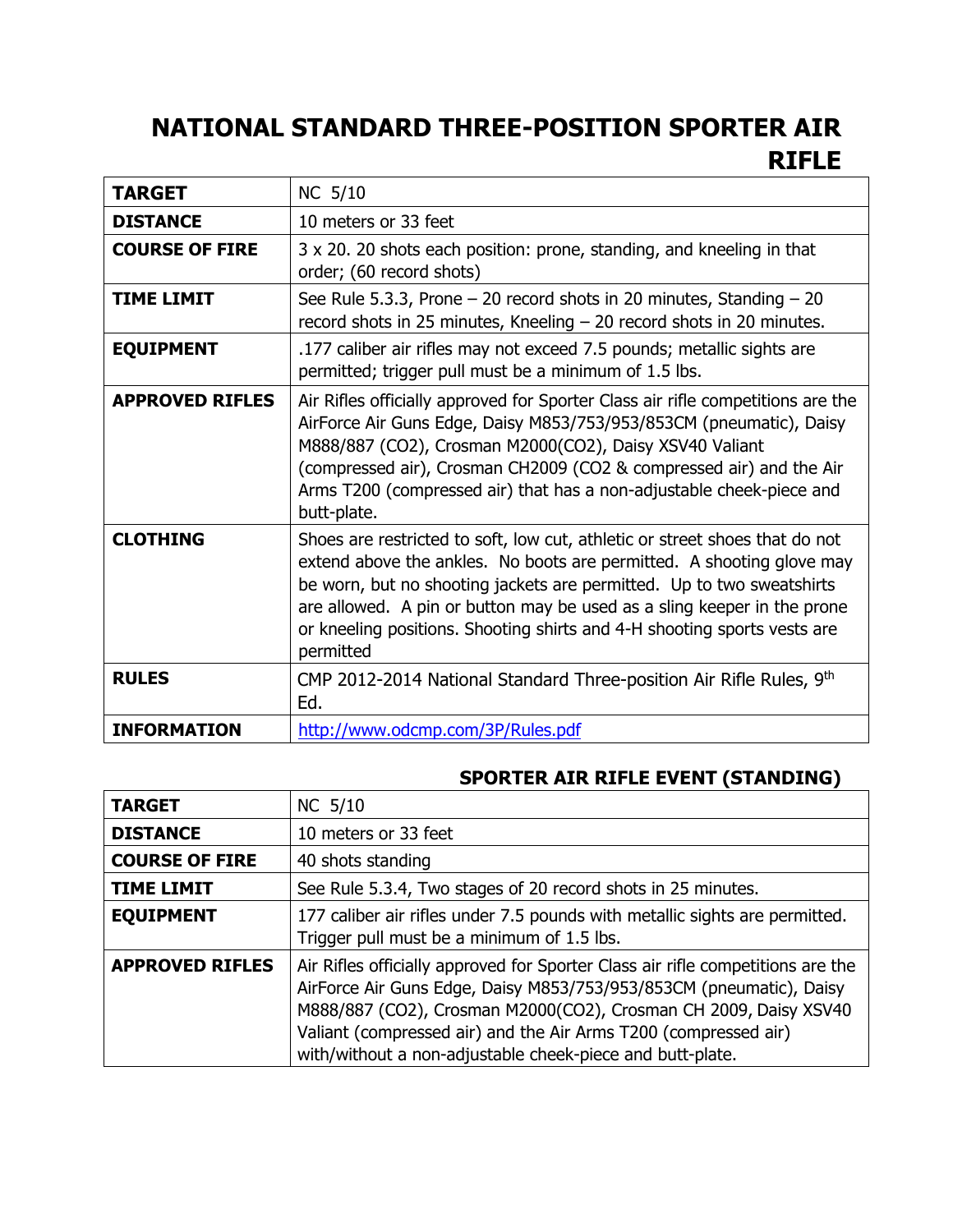| <b>CLOTHING</b>    | Shoes are restricted to soft, low cut, athletic or street shoes that do not<br>extend above the ankles. No boots are permitted. A shooting glove may<br>be worn, but no shooting jackets are permitted. Up to two sweatshirts |
|--------------------|-------------------------------------------------------------------------------------------------------------------------------------------------------------------------------------------------------------------------------|
|                    | are allowed.                                                                                                                                                                                                                  |
| <b>RULES</b>       | CMP 2012-2014 National Standard Three-position Air Rifle Rules, 9th<br>Edition -except for course of fire as noted.                                                                                                           |
| <b>INFORMATION</b> | http://www.odcmp.com/3P/Rules.pdf                                                                                                                                                                                             |

## **NRA SPORTER AIR RIFLE SILHOUETTE**

| <b>TARGET</b>          | 1/10 scale, metallic silhouettes                                                                                                                    |
|------------------------|-----------------------------------------------------------------------------------------------------------------------------------------------------|
| <b>DISTANCE AND</b>    | 10 chickens at 20 yards, 10 pigs at 30 yards, 10 turkeys at 36 yards, 10                                                                            |
| <b>COURSE OF FIRE</b>  | rams at 45 yards in banks of 5 targets and shooting from left to right on                                                                           |
|                        | each bank of targets                                                                                                                                |
| <b>TIME LIMIT</b>      | 15 second ready time and 2 1/2 minutes firing time for each bank of 5                                                                               |
|                        | targets                                                                                                                                             |
| <b>EQUIPMENT</b>       | Rule 3.3 (b) Sporter Air Rifle: Any unaltered factory sporter air rifle that is                                                                     |
|                        | or was a catalogue item, readily available over the counter to the general                                                                          |
|                        | public, weighing no more than 11 pounds, with scope and mounts. Rifles                                                                              |
|                        | utilizing pre-charged systems of any kind other than 12.0 gram disposable<br>C02 units are prohibited.                                              |
|                        |                                                                                                                                                     |
|                        | National Invitational Match rules restrict this event to .177 caliber only.                                                                         |
| <b>APPROVED RIFLES</b> | In addition to any rifle that meets the equipment requirement (3.3b)                                                                                |
|                        | above, officials will allow the use of any rifle listed as approved for the                                                                         |
|                        | Sporter 3-Position and the Standing air rifle matches.                                                                                              |
| <b>SHOOTING</b>        | Rule 5.8 - Any standing position without artificial support. The rifle will be                                                                      |
| <b>POSITION</b>        | supported by the hands and one shoulder. All parts of one hand must be                                                                              |
|                        | forward of the pistol grip. The chin may not rest on top of the comb. The                                                                           |
|                        | stock may not be hollowed, altered or manufactured so as to facilitate                                                                              |
|                        | chin contact. This does not preclude the use of abrasive materials or                                                                               |
|                        | finishes.                                                                                                                                           |
| <b>SCORING</b>         | Targets knocked down or off the stand, in proper sequence, are scored as                                                                            |
|                        | hits (1). Targets not knocked over or hit out of order will be scored as                                                                            |
| <b>SPOTTER</b>         | misses $(0)$ .                                                                                                                                      |
|                        | Each shooter may have one spotter with them on the firing line who may<br>have scopes and binoculars to advise the shooter where shots are hitting. |
|                        | The spotter will also keep time and advise the shooter in a quiet voice.                                                                            |
|                        | The spotter must be from the same team. The spotter may not touch the                                                                               |
|                        | shooter or the shooter's equipment after the shooter assumes their                                                                                  |
|                        | position on the firing line.                                                                                                                        |
| <b>RULES</b>           | NRA Rifle Silhouette Rules CS16820 (most recent printing)                                                                                           |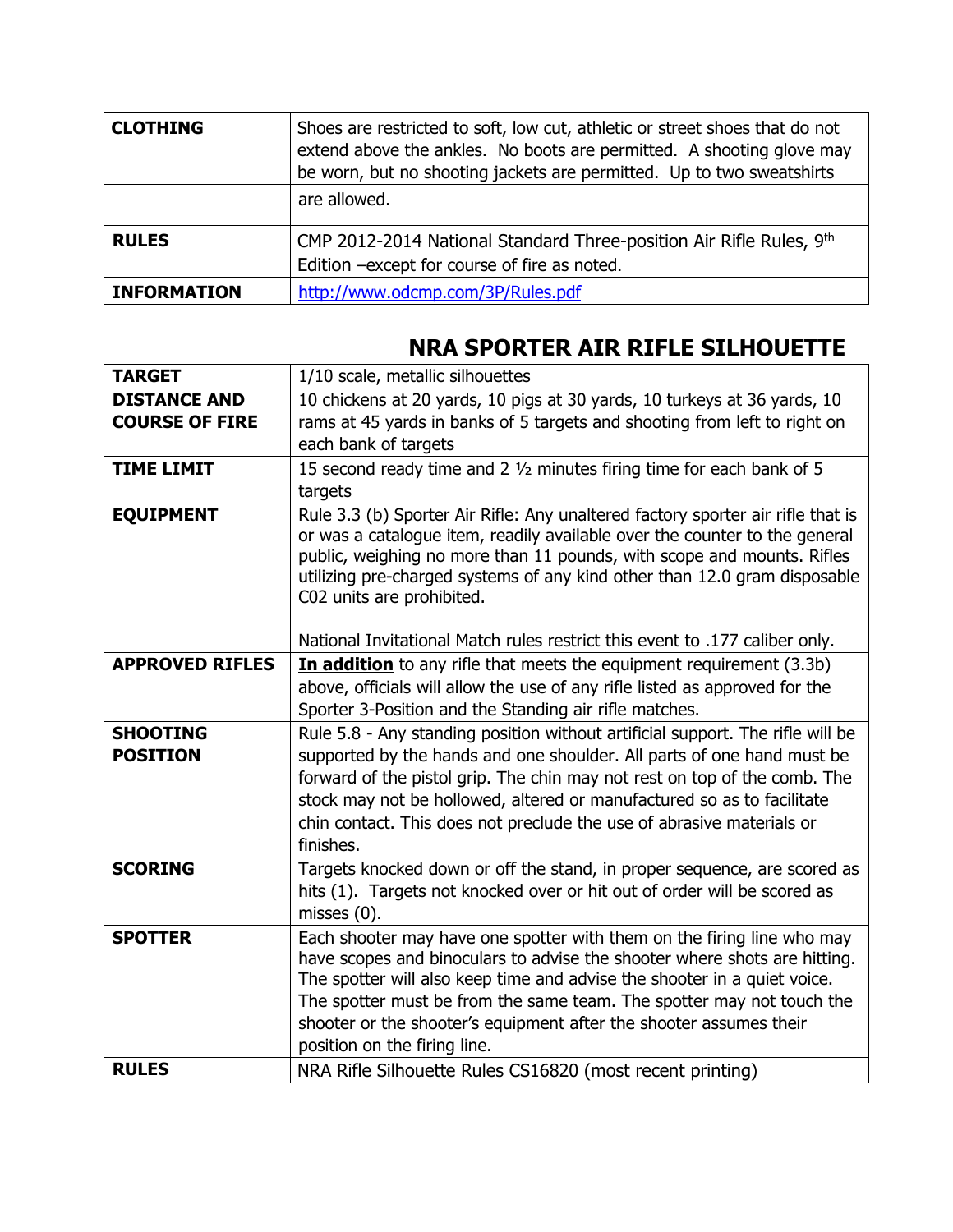| <b>INFORMATION</b> | http://compete.nra.org/documents/pdf/compete/RuleBooks/Sil-r/sil- |
|--------------------|-------------------------------------------------------------------|
|                    | rbook.pdf                                                         |

## **HUNTING SKILLS EVENTS**

At the National 4-H Shooting Sports Invitational, all hunting skills events will be based on the content of the following resources:

- 4-H Shooting Sports Hunting curriculum
- NRA Hunters Guide [http://materials.nrahq.org/go/products.aspx?cat=Hunting\\_books\\_booklets\\_handbooks](http://materials.nrahq.org/go/products.aspx?cat=Hunting_books_booklets_handbooks)
- Federal Cartridge Company wildlife guides:  $\circ$  Illustrated Guide to Upland Birds  $\circ$  Illustrated Guide to Ducks, Geese and Swans o Illustrated Guide to Small Game and Furbearers  $\circ$  Illustrated Guide to Big Game [http://www.federalpremium.com/education/education\\_materials.aspx](http://www.federalpremium.com/education/education_materials.aspx)
- Host's state's game laws & Federal Laws a very specific scenario will be provided (see information below) and will concern specific game species, no more than two species, and will be from the nonresident point of view. Only knowledge relevant to that scenario will be used for testing purposes; and only information found in the following online resources will be utilized at the 2013 event hosted by Nebraska:

| (Online | Downloadable)<br>୪                                                       |            |
|---------|--------------------------------------------------------------------------|------------|
|         | http://outdoornebraska.ne.gov/hunting/guides/biggame/turkey/BGturkey.asp | $\bigcirc$ |
|         | http://outdoornebraska.ne.gov/hunting/guides/biggame/deer/BGdeer.asp     |            |
|         | http://outdoornebraska.ne.gov/hunting/pdf/huntguide.pdf                  |            |
|         | http://outdoornebraska.ne.gov/hunting/programs/CRP/atlas.asp             |            |

This is a national hunting skills evaluation. Any species covered in the listed resources may be included in the contest, including any game or furbearing animal north of Mexico in North America. Participants may expect some focus on species found in the host state, but events will only include species found in the listed resources.

#### **Participants must provide**:

Clipboard **Pens or pencils** Ruler or Tape Orienteering compass **Protractor** Protractor **Eye and Ear Protection** Suitable field clothing and footwear Sunscreen (recommended)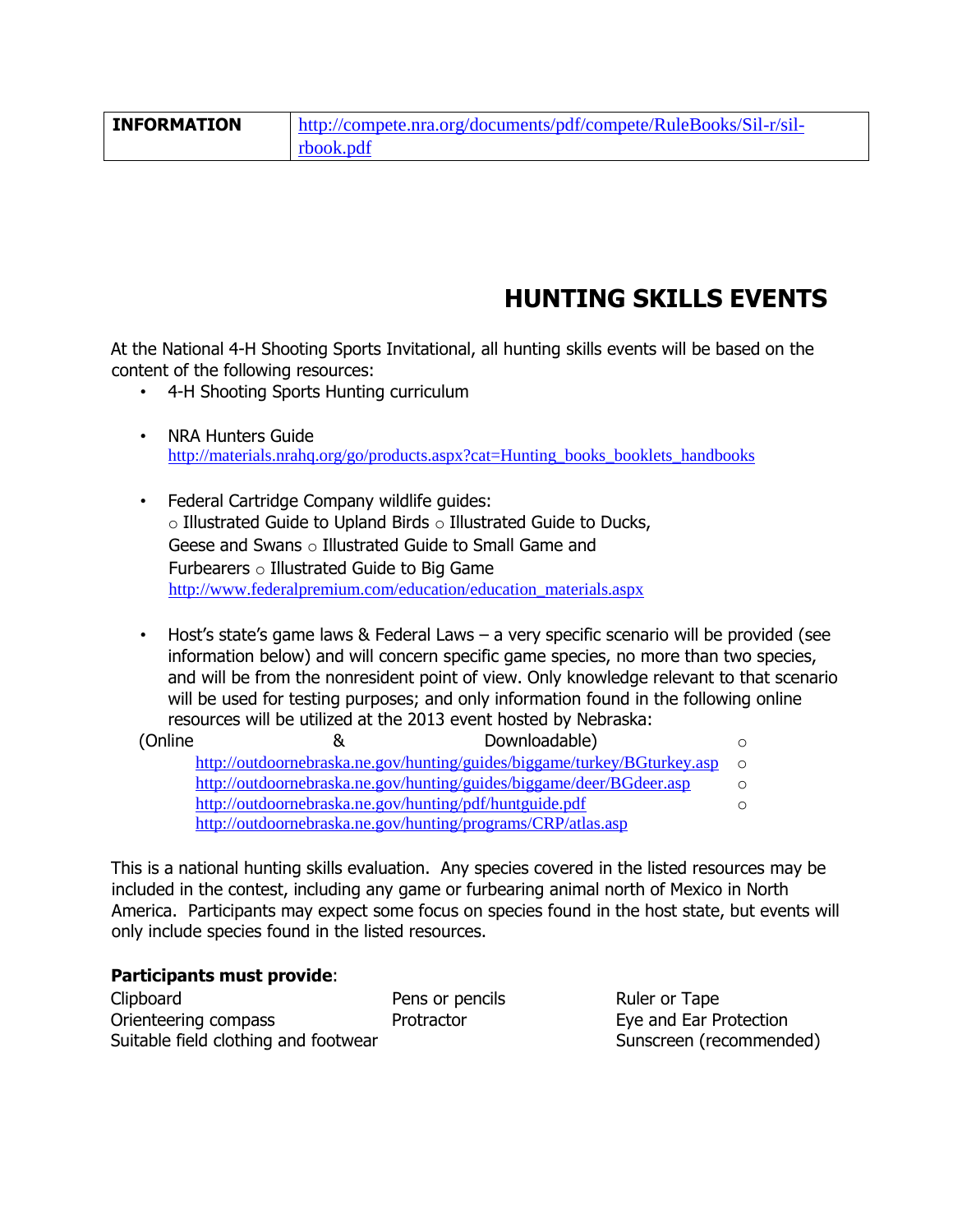Shooting Equipment: Participants must provide their own archery equipment, firearms and ammunition for the live-fire events, but they must meet the restrictions listed below. No equipment is provided.

#### **Prohibited items:**

Radios Cell Phones Field Guides Any equipment exceeding event guidelines Range Finding Equipment (see below)

## **HUNTING SCENARIO/HUNTER DECISION MAKING**

| <b>EVENT</b><br><b>DESCRIPTION</b><br><b>DECISION</b><br><b>MAKING</b> | This event is based on: ethics, safety, landowner relationships, Federal<br>games laws & regulations, and the host state game laws.<br>Participants may be asked to demonstrate knowledge or skill and/or may<br>be evaluated by an oral or written test. The desire is that any written<br>testing will be as "objective" as possible rather than "subjective" in nature.<br>Test may consist of: True/False, multiple choice, matching, short answer,<br>fill-in the blank, ranking alternative choices or any other objective testing<br>method the officials may choose. Any content of the listed materials<br>above may be used in decision-making. In addition, participants may view<br>videos of hunting situations and be asked "shoot or don't shoot" and<br>"why."                                                                                          |
|------------------------------------------------------------------------|-------------------------------------------------------------------------------------------------------------------------------------------------------------------------------------------------------------------------------------------------------------------------------------------------------------------------------------------------------------------------------------------------------------------------------------------------------------------------------------------------------------------------------------------------------------------------------------------------------------------------------------------------------------------------------------------------------------------------------------------------------------------------------------------------------------------------------------------------------------------------|
| 2013 HUNTING<br><b>SCENARIO</b>                                        | You are a 15-year-old from Michigan, a parent and yourself have<br>successfully applied in the draw for archery Antelope in Nebraska for<br>2013. Having obtained your permits, you now have to start planning for<br>your trip to Nebraska. You both must study Nebraska Game Laws and<br>Regulations. Keep in mind while planning your hunt, the other options<br>available in hunting additional game during your trip to Nebraska. Make<br>sure that you study the Big Game Guide for your Antelope hunt as well as<br>Upland Game Laws and Turkey Hunting Laws. Depending where your<br>hunt takes you depends upon the additional options for harvesting a<br>mixed bag of game. Knowing the laws will make you a more successful<br>and safe hunter, improving your hunting experience while in Nebraska.<br>Use the resources listed above in your preparation. |
| <b>COURSE</b><br><b>TIME LIMITS</b>                                    | Decision Making: Twenty to 40 decision-making questions will be posed.<br>Questions and testing procedure as determined by officials. Questions may<br>take a variety of forms.<br>Hunting Scenario: Ten to 20 hunting scenario questions will be posed.<br>Questions and testing procedure as determined by officials. Questions<br>may take a variety of forms. Event Officials will determine an appropriate<br>time for the testing and will announce to the group prior to beginning the<br>competition. Reading assistance will be provided.                                                                                                                                                                                                                                                                                                                      |
|                                                                        | <b>SCORING</b> As determined by Event Officials. 100 points to earn.<br>Decision Making - 67%, Hunting Scenario - 33%.                                                                                                                                                                                                                                                                                                                                                                                                                                                                                                                                                                                                                                                                                                                                                  |

#### **WILDLIFE IDENTIFICATION AND MANAGEMENT**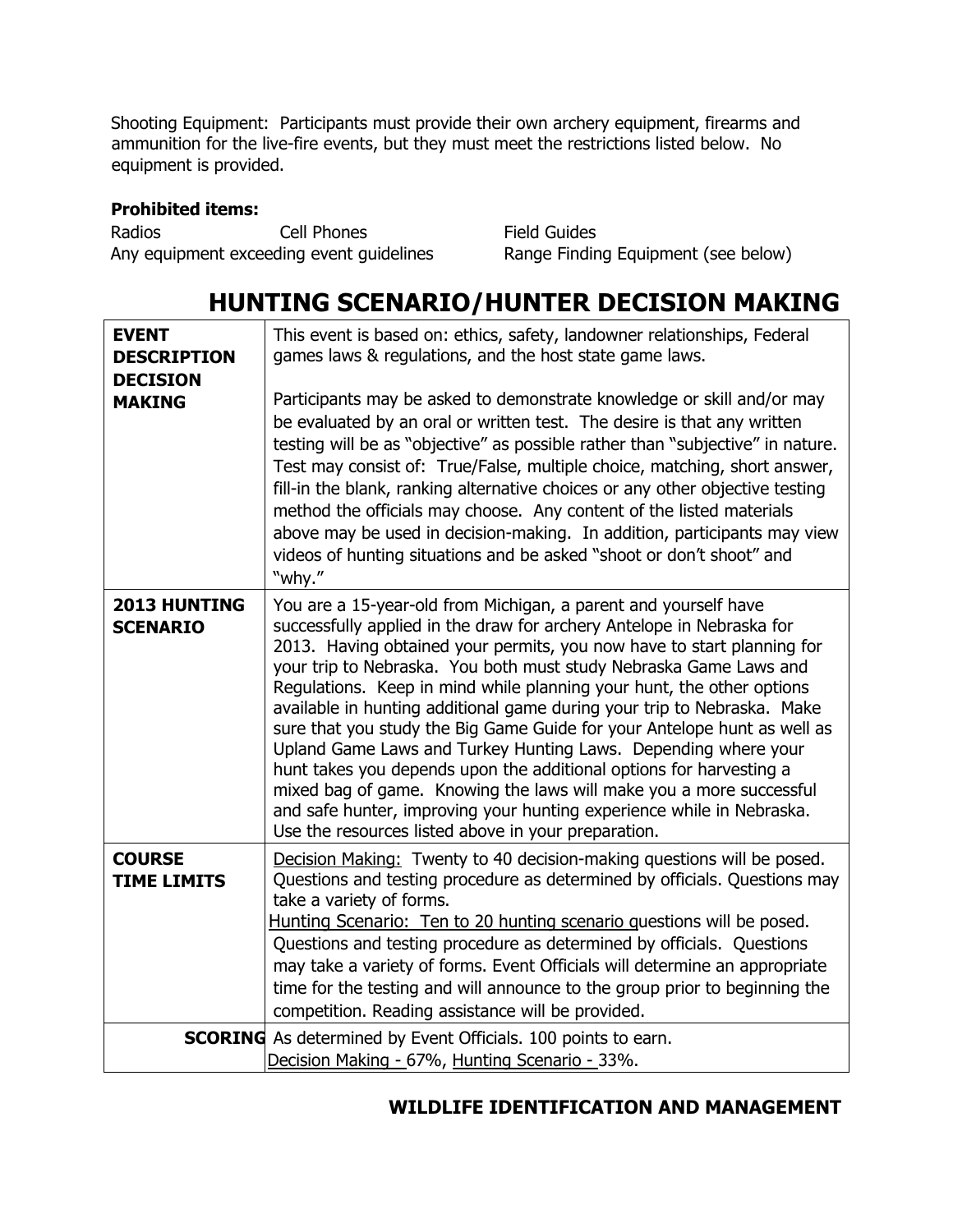| <b>EVENT DESCRIPTION</b> | This event includes wildlife identification and management, and<br>wildlife management techniques or problems. Participants will be<br>asked to identify specimens or parts of specimens including skulls,<br>skins, wings, feathers, antlers/horns, tracks, scat or other sign.<br>Questions relating to relatively simple wildlife management or<br>ecology may be posed, e.g. habitat preference, breeding or loafing<br>habitat, species specific characteristics or traits, primary activity<br>times, limiting factors, population dynamics, etc. |
|--------------------------|---------------------------------------------------------------------------------------------------------------------------------------------------------------------------------------------------------------------------------------------------------------------------------------------------------------------------------------------------------------------------------------------------------------------------------------------------------------------------------------------------------------------------------------------------------|
| <b>COURSE</b>            | Twenty to 40 stations requiring identification, analysis, or<br>interpretation; up to 100 written questions may be included in this                                                                                                                                                                                                                                                                                                                                                                                                                     |
|                          | event. Questions may include habitat, breeding seasons, and<br>behavior, external identifying features, fundamental principles of<br>wildlife management, calls and other characteristics. Questions may<br>take any form.                                                                                                                                                                                                                                                                                                                              |
| <b>TIME LIMIT</b>        | Participants will move through the course expeditiously without<br>undue delay. An appropriate time period will be determined by the<br>officials and announced prior to the competition. The time limit will<br>be enforced. For preparation purposes, Nebraska has indicated a<br>time limit of approximately 2 $1/2$ hours. Reading assistance will be<br>provided.                                                                                                                                                                                  |
| <b>SCORING</b>           | As determined by Event Officials. 100 points to earn. Wildlife<br>Identification $-75%$ , Management $-25%$ .                                                                                                                                                                                                                                                                                                                                                                                                                                           |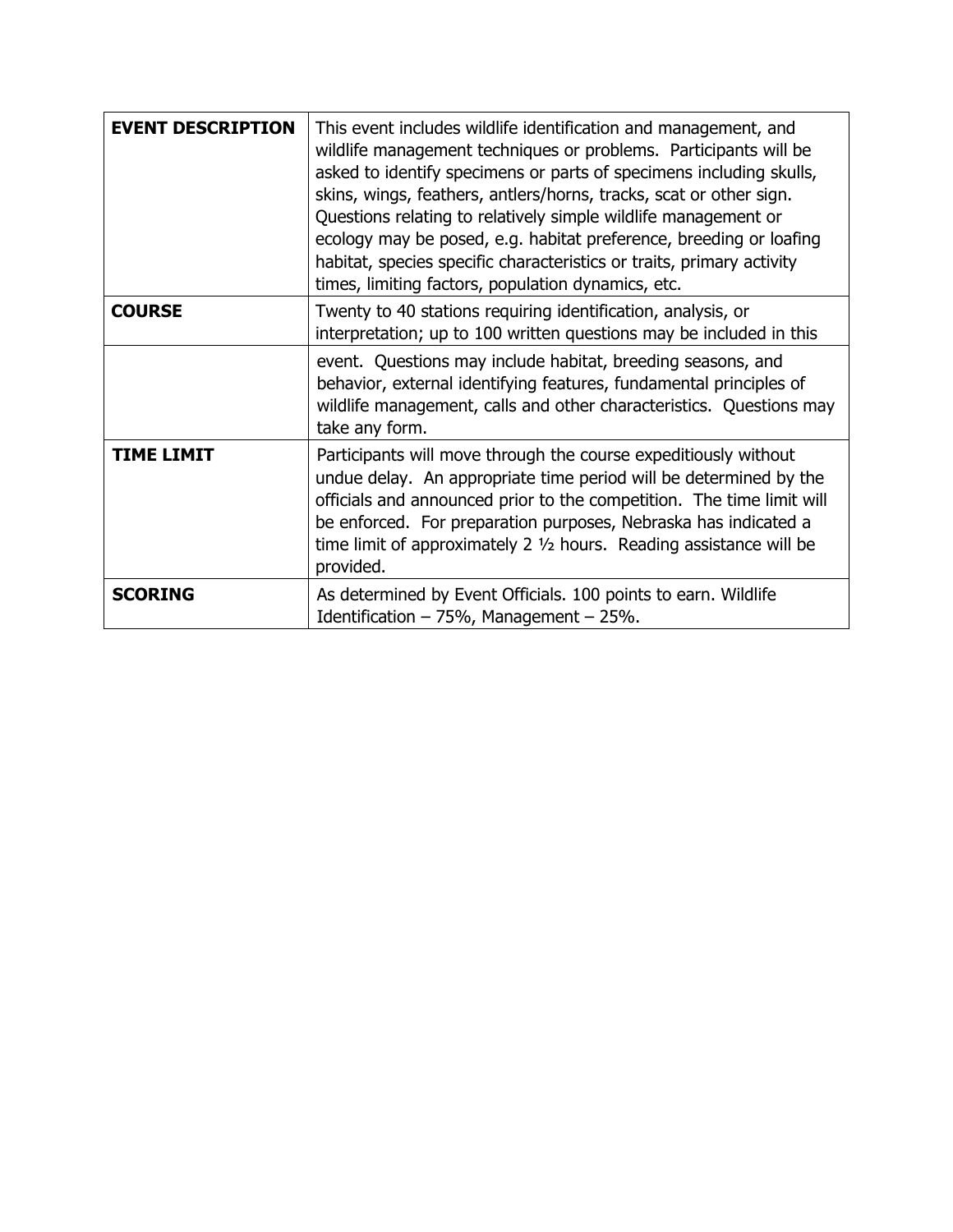# **HUNTING SKILLS**

| <b>EVENT DESCRIPTION</b> | This portion of the competition will include:                                                                                                                                                                                                                |
|--------------------------|--------------------------------------------------------------------------------------------------------------------------------------------------------------------------------------------------------------------------------------------------------------|
|                          | Shooting skills: Live-fire including 15 targets for each of the<br>$\bullet$<br>following:                                                                                                                                                                   |
|                          | $\circ$ Archery (15 possible points) $\circ$                                                                                                                                                                                                                 |
|                          | Shotgun (15 possible points) $\circ$ Small                                                                                                                                                                                                                   |
|                          | bore rifle (15 possible points)                                                                                                                                                                                                                              |
|                          | Map and compass skills (20 possible points)<br>٠                                                                                                                                                                                                             |
|                          | Other Hunting Skills (35 possible points)<br>٠                                                                                                                                                                                                               |
|                          | Any hunting related skill or any skill-based element in the resource<br>manuals listed may be applied in "Other Hunting Skills". Participants<br>may be asked to perform, interpret, or explain a skill in a written,<br>oral, or practical field exercises. |
|                          | This event may include, but is not limited to:                                                                                                                                                                                                               |
|                          | Stand or blind location<br>٠<br>blinds and blind use                                                                                                                                                                                                         |
|                          | first aid                                                                                                                                                                                                                                                    |
|                          | cutting instruments                                                                                                                                                                                                                                          |
|                          | hunting clothing choice/footwear<br>firearms, ammunition<br>$\bullet$                                                                                                                                                                                        |
|                          | basic ballistics for hunters                                                                                                                                                                                                                                 |
|                          | GPS navigation & use<br>$\bullet$                                                                                                                                                                                                                            |
|                          | recovering game<br>$\bullet$                                                                                                                                                                                                                                 |
|                          | post-harvest handling<br>$\bullet$                                                                                                                                                                                                                           |
|                          | track & sign interpretation<br>٠                                                                                                                                                                                                                             |
|                          |                                                                                                                                                                                                                                                              |
|                          | calls & calling<br>$\bullet$                                                                                                                                                                                                                                 |

| calls & calling                                                 |  |
|-----------------------------------------------------------------|--|
| hunt planning<br>$\bullet$                                      |  |
| optics<br>$\bullet$                                             |  |
| decoys & their use<br>$\bullet$                                 |  |
| care & use of hunting equipment<br>$\bullet$                    |  |
| tracking & game recovery<br>$\bullet$                           |  |
| "woodsmanship" & "plainsmanship"<br>$\bullet$                   |  |
| Any other skill included in the reference                       |  |
| No calculators are allowed on the compass course.               |  |
| For 2013 the compass course will run the following units: feet. |  |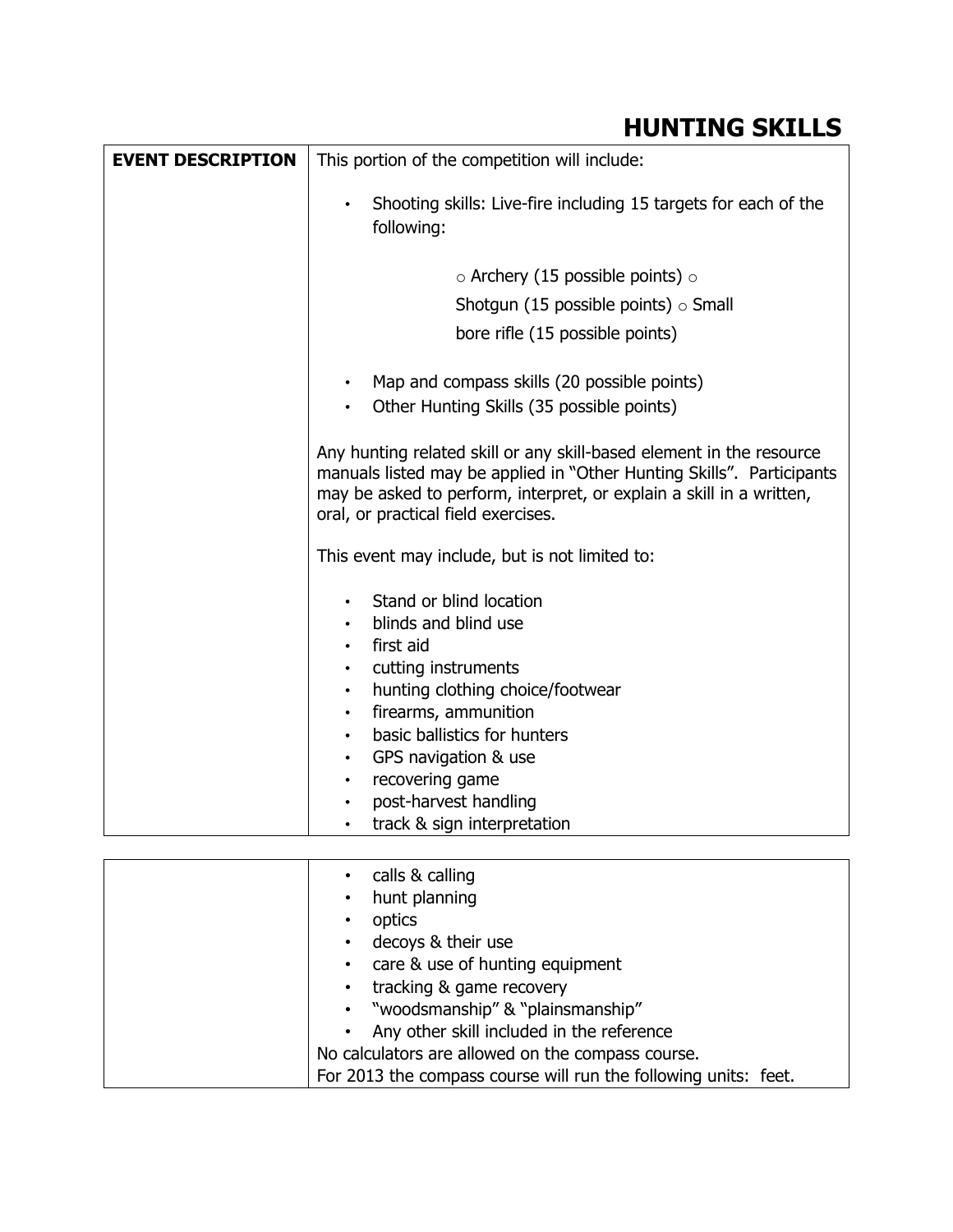| <b>COURSE</b>                                                                                                                           | No set course can be predicted, it will depend on the terrain,<br>facilities, skills selected for testing, etc. Stations for each Hunting<br>Skill task will be designed as needed. Live-fire situations may not be<br>"formal" courses of fire, but will seek to imitate hunting situations.<br>Participants may glass the target prior to shooting if appropriate to<br>the situation, but no shooter may glass the target from the shooting<br>line after taking his or her first shot. The course may not be<br>previewed, scouted, or walked.                                                                                                                                                                                                                                                                                                                                                                                                      |
|-----------------------------------------------------------------------------------------------------------------------------------------|---------------------------------------------------------------------------------------------------------------------------------------------------------------------------------------------------------------------------------------------------------------------------------------------------------------------------------------------------------------------------------------------------------------------------------------------------------------------------------------------------------------------------------------------------------------------------------------------------------------------------------------------------------------------------------------------------------------------------------------------------------------------------------------------------------------------------------------------------------------------------------------------------------------------------------------------------------|
| <b>TIME LIMIT AND</b><br><b>SCORING</b>                                                                                                 | The three live-fire events will be scored "hit" or "miss". A "hit" will<br>be scored "1" and a "miss" will be scored a "0". In archery a "hit" will<br>be the heart-lung vital area on a 3-D target or higher. A "miss" will<br>be any other shot.<br>As determined by Event Officials. 100 points to earn. Archery $-15\%$ ,<br>Shotgun $-15\%$ , Rifle $-15\%$ , Map & Compass $-20\%$ , Other Hunting<br>Skills - 35%.                                                                                                                                                                                                                                                                                                                                                                                                                                                                                                                               |
| <b>SHOOTING</b><br><b>EQUIPMENT</b>                                                                                                     | Only in case of malfunction may a participant change firearm or bow<br>during the activity. No Rangefinders permitted.                                                                                                                                                                                                                                                                                                                                                                                                                                                                                                                                                                                                                                                                                                                                                                                                                                  |
| Necessary equipment<br>and supplies required<br>for the live-fire portions<br>of this event must be<br>provided by the<br>participants. | <b>Shooting Equipment must meet the following guidelines:</b><br><b>Smallbore rifle:</b> Any safe rifle in .22 rimfire caliber; maximum<br>weight including sights of 8.0 pounds with safe hunting triggers (at<br>least 2.5 pounds). Scopes no greater than 6X. If variable scopes are<br>used, they must be taped by the Range Officer before the beginning<br>of the event at no greater than 6X. Range-finder reticules are not<br>permitted.<br>Standard velocity .22 LR ammunition or high velocity .22 LR<br>ammunition is allowedno "hyper" velocity rounds. A hunting-<br>style sling no more than 1 1/2 inches in width is permitted. All<br>smallbore rifles are required to use an ECI (Empty Chamber<br>Indicator) or have the bolt removed and action open when the gun is<br>not being fired.<br><b>Shotgun:</b> 12 gauge or smaller, capable of 2 shots without<br>reloading, with standard target or field loads of no more than 1 1/8 |
|                                                                                                                                         | ounces of shot and shot no larger than $#7$ 1/2. No high brass,<br>maximum loads.                                                                                                                                                                                                                                                                                                                                                                                                                                                                                                                                                                                                                                                                                                                                                                                                                                                                       |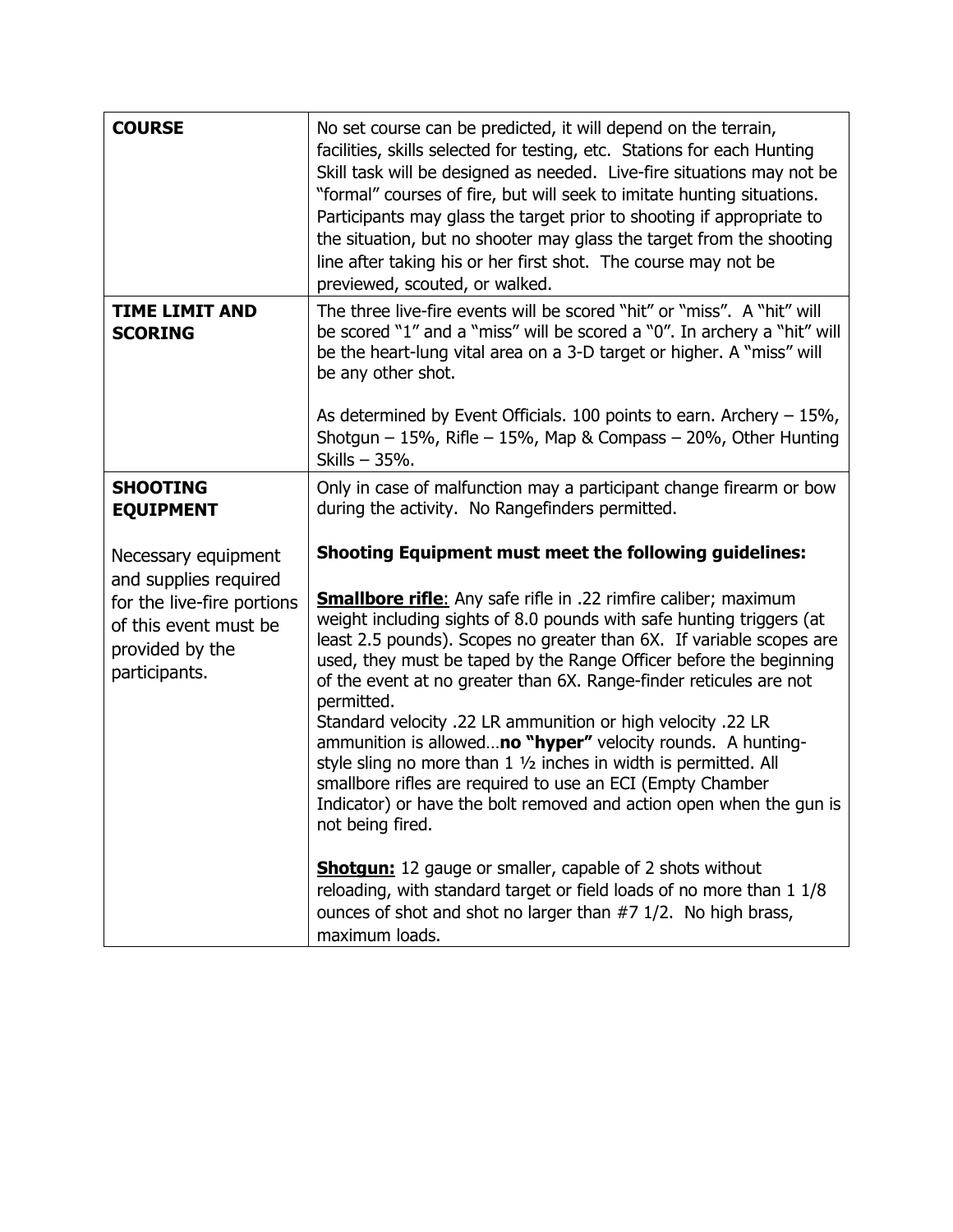| <b>Bow:</b> Recurve or compound suitable for hunting (no crossbows),<br>drawing no more than 60 pounds with suitable arrows tipped with<br>field points only, are permitted. Hunting sights that are fixed with no<br>more than 4 sighting pins that neither magnify nor project an image<br>on the target are permitted. Stabilizers are limited to a maximum<br>length of 12 inches. All shooting will be at unmarked distances.<br>Maximum distance to target: Compound $-50$ yards; Recurve $-35$<br>yards. |  |
|-----------------------------------------------------------------------------------------------------------------------------------------------------------------------------------------------------------------------------------------------------------------------------------------------------------------------------------------------------------------------------------------------------------------------------------------------------------------------------------------------------------------|--|
|-----------------------------------------------------------------------------------------------------------------------------------------------------------------------------------------------------------------------------------------------------------------------------------------------------------------------------------------------------------------------------------------------------------------------------------------------------------------------------------------------------------------|--|

## **MUZZLE LOADING RIFLE EVENTS**

# **EQUIPMENT STANDARD**

┑

| <b>EQUIPMENT</b>   | Rifle: Any traditional or non-traditional NMLRA Conventional muzzle<br>loading rifle (in-lines permitted);<br>Sights: Metallic – non-traditional permitted (open or aperture);<br>Position: Standing -no slings;<br>Ignition: percussion cap, or flintlock. Number 209 primers are permitted;<br>Maximum charge of 60 grains of black powder or its equivalent is<br>allowable. There are no limits on the caliber.<br>All events are restricted to patched rounds balls only.<br>Spotting scopes are permitted. |
|--------------------|------------------------------------------------------------------------------------------------------------------------------------------------------------------------------------------------------------------------------------------------------------------------------------------------------------------------------------------------------------------------------------------------------------------------------------------------------------------------------------------------------------------|
| <b>RULES</b>       | NMLRA Muzzle Loading Rifle, Pistol and Shotgun-except as noted. No<br>open powder containers are permitted on the firing line except when<br>powder is actually being measured. Any open container will become the<br>property of the range officer. A separate powder measure must be used<br>to carry the powder from the container to the muzzle of the gun. No rifle<br>may be capped or primed until on the firing line and the command to fire<br>has been given by the range officer.                     |
| <b>INFORMATION</b> | http://www.nmlra.org/pdfs/web_RangeRuleBook5-10.pdf                                                                                                                                                                                                                                                                                                                                                                                                                                                              |

## **25 YARD NOVELTY – Bottles and Haffner Critters Combo**

| <b>TARGET</b>         | NMLRA Bottle Target (TG2427), and NMLRA Haffner Combination Target<br>(TG901)           |
|-----------------------|-----------------------------------------------------------------------------------------|
| <b>DISTANCE</b>       | 25 yards                                                                                |
| <b>COURSE OF FIRE</b> | 10 record shots on each target, 2 per bull, (20 record shots)                           |
| <b>TIME LIMIT</b>     | 80 minutes total running time; May be run in 2 series of 10 shots; 40<br>minutes/series |
| <b>PROJECTILE</b>     | Patched soft lead round ball only.                                                      |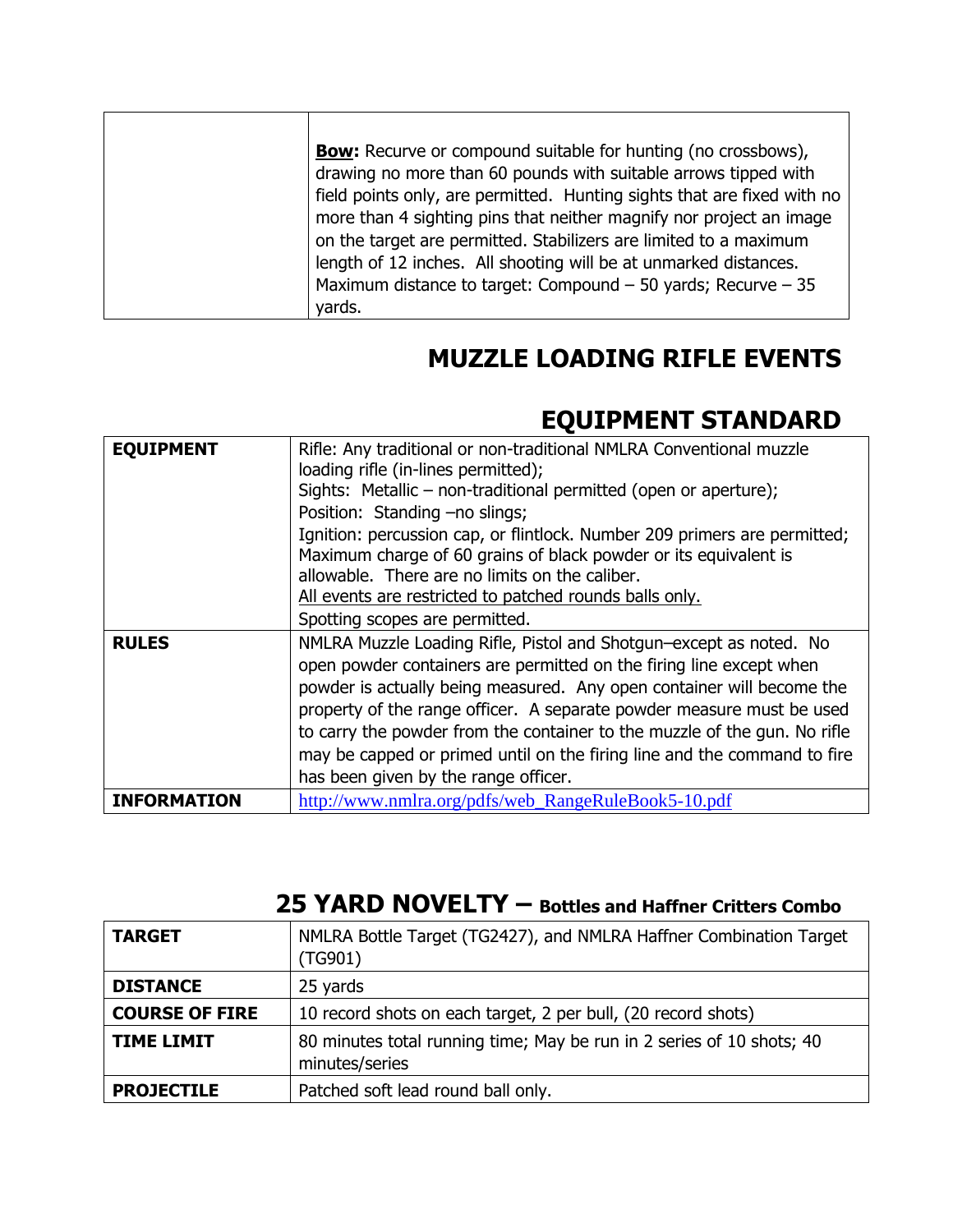| <b>SCORING</b> | <b>Bottles:</b> as outlined on the target. Completely within neck-10 pts.;             |
|----------------|----------------------------------------------------------------------------------------|
|                | nicking the neck-7 pts.; within body-5 pts.; nicking the body -3 pts.                  |
|                | <b>Haffner:</b> highest scoring area touched by ball ( <b>Note:</b> The latter is less |
|                | stringent than standard NMLRA scoring.)                                                |

## **50 YARD BULLSEYE**

| <b>TARGET</b>         | NMLRA 100 yard 8 ring targets (TG2406)                                                                          |
|-----------------------|-----------------------------------------------------------------------------------------------------------------|
| <b>DISTANCE</b>       | 50 yards                                                                                                        |
| <b>COURSE OF FIRE</b> | 20 shots standing. Sight-in shots permitted but as part of the total<br>running time.                           |
| <b>TIME LIMIT</b>     | 80 minutes total running time. May be run in 2 series of 10 shots -<br>40 minutes/series                        |
| <b>PROJECTILE</b>     | Patched soft lead round ball only.                                                                              |
| <b>SCORING</b>        | Highest scoring area touched by ball. <b>Note:</b> The latter is less stringent<br>than standard NMLRA scoring. |

# **MUZZLELOADING RIFLE SILHOUETTE**

This is a 4-H 'hybrid" event that fits neither NRA Black Powder Silhouette nor NMLRA Silhouette. The steel silhouette and distances are used in order to allow the use of an NRA smallbore silhouette range and standard NRA targets.

The National Committee and the Nebraska host are doing everything possible to have enough steel targets for the silhouette event. If, for some reason, we have to resort to using some or all cardboard targets – they will be scored as either Hit or Miss.

| <b>TARGET</b>         | 1/2 scale metallic silhouettes (NRA Hunter Pistol) 20 targets                                                                                                           |
|-----------------------|-------------------------------------------------------------------------------------------------------------------------------------------------------------------------|
| <b>DISTANCE</b>       | 5 Chickens at 40 meters, 5 pigs at 60 meters, 5 turkeys at 77 meters, 5<br>rams at 100 meters.                                                                          |
| <b>COURSE OF FIRE</b> | 5 targets at each distance, one shot per target fired upon in order from<br>left to right.                                                                              |
| <b>TIME LIMIT</b>     | 20 minutes per bank of 5 targets.                                                                                                                                       |
| <b>PROJECTILE</b>     | Patched soft lead round ball only.                                                                                                                                      |
| <b>SCORING</b>        | Target must be knocked over or from its stand in order to be scored as a<br>hit (1). Targets not knocked over, or hit out of order, will be scored as<br>misses $(0)$ . |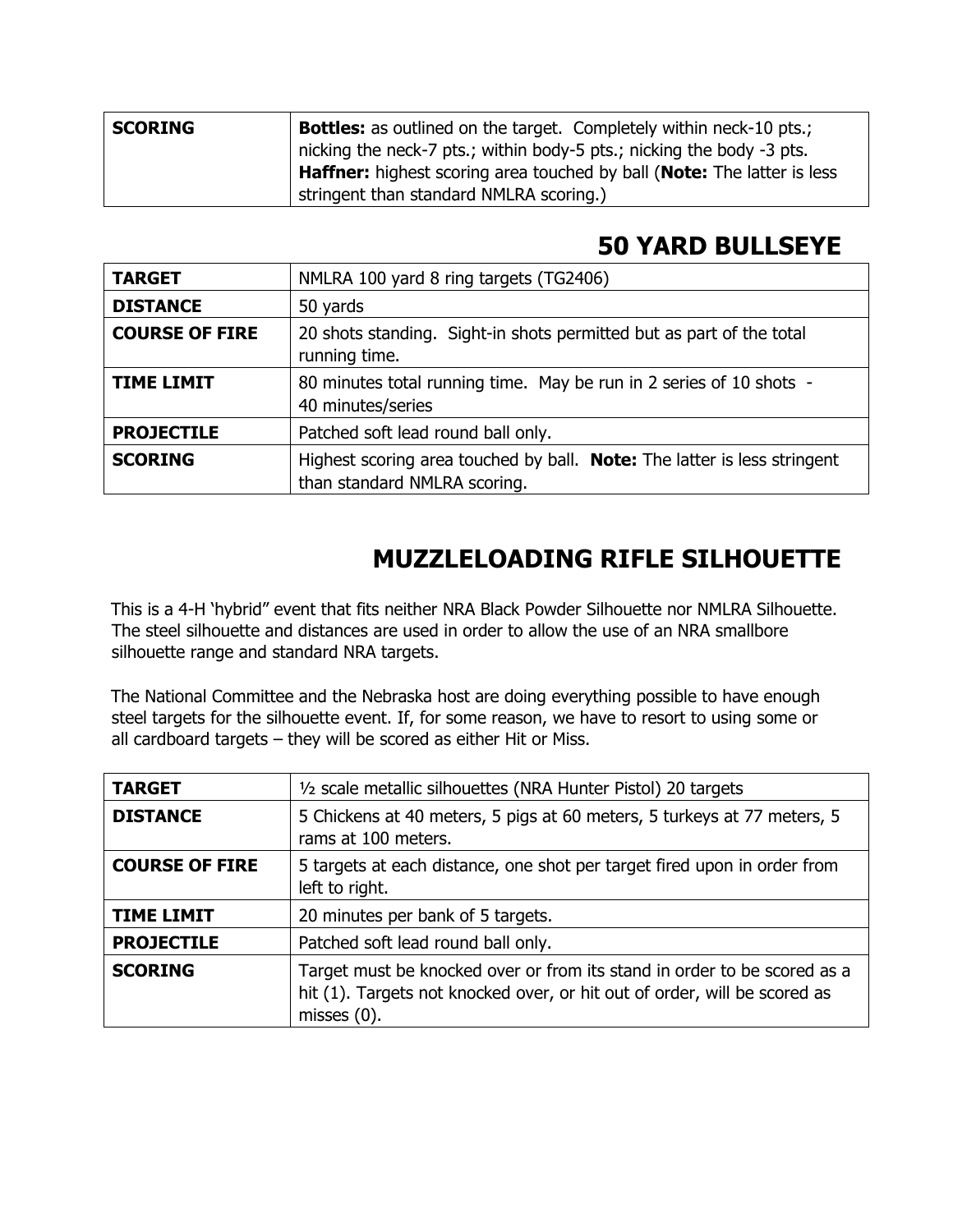| <b>SPOTTER</b> | Each shooter may have one spotter with them on the firing line who may<br>have scopes and binoculars to advise the shooter where shots are hitting.<br>The spotter will also keep time and advise the shooter in a quiet voice.<br>The spotter must be from the same team. The spotter may not touch the<br>shooter or the shooter's equipment after the shooter assumes their |
|----------------|--------------------------------------------------------------------------------------------------------------------------------------------------------------------------------------------------------------------------------------------------------------------------------------------------------------------------------------------------------------------------------|
|                | position on the firing line.                                                                                                                                                                                                                                                                                                                                                   |

# **SHOTGUN EVENTS**

At the National 4-H Shooting Sports Invitational Shotgun events, release triggers are NOT permitted. Ties will be broken by shoot-off for top 10 individuals and top 5 teams only.

## **SKEET**

| <b>EVENT</b>              | Standard NSSA (American) skeet                                             |
|---------------------------|----------------------------------------------------------------------------|
| <b>COURSE OF FIRE</b>     | 4 rounds (100 targets) consisting of singles and doubles from stations 1,  |
|                           | 2, 6, and 7 and singles from 3, 4, 5, and 8.                               |
| <b>SHOOT-OFFS</b>         | Doubles from stations 3, 4, and 5, miss and out by station                 |
| TIME LIMIT                | Participants will fire in an expeditious manner, avoiding unnecessary      |
|                           | delay; shooters should be prepared to take the field 45 minutes to 1 hour  |
|                           | before any squadding time posted. Those not ready to fire when a squad     |
|                           | is called may be denied later entry.                                       |
| <b>TIE-BREAKERS &amp;</b> | Ties will be broken by shoot-off (as described above) to establish the top |
| <b>SCORING</b>            | ten individuals and the top five teams only. Team shoot-offs will follow   |
|                           | the same procedure, each team firing as a squad at one station. Ties will  |
|                           | be conducted as soon as possible once ties have been identified. Any       |
|                           | team or individual failing to respond to a call for shoot-offs three times |
|                           | will be considered absent and will be placed behind the team or individual |
|                           | with whom they tied.                                                       |
| <b>EQUIPMENT</b>          | Any shotgun 12 gauge or smaller, capable of firing two shots without       |
|                           | reloading may be used in skeet. The Nebraska range facility requires only  |
|                           | #9 size shot can be used on the Skeet Range.                               |
|                           | Factory ammunition is required in this event.                              |
| <b>RULES</b>              | National Skeet Shooting Association                                        |
| <b>INFORMATION</b>        | http://www.nssa-nsca.org/wp-content/uploads/2012/03/2012-NSSA-             |
|                           | RuleBook.pdf                                                               |

## **TRAP**

| <b>EVENT</b>          | Standard ATA (American) trap (16 yards)                             |
|-----------------------|---------------------------------------------------------------------|
| <b>COURSE OF FIRE</b> | 4 rounds (100 targets) consisting of five targets from each of five |
|                       | shooting stations at 16 yards.                                      |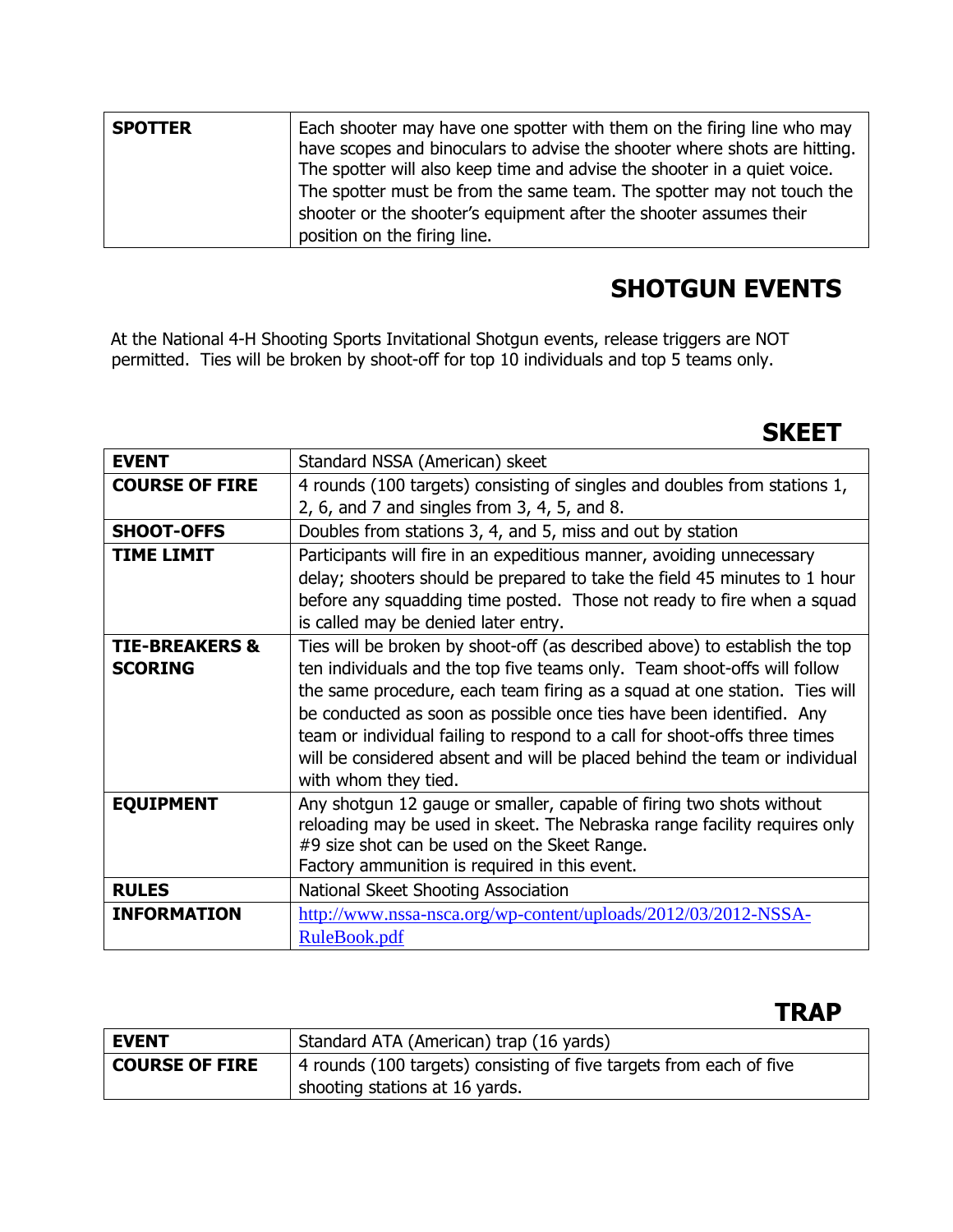| <b>SHOOT-OFFS</b>         | Five targets each from stations 1 and 5 from the 21 yard line.                                            |
|---------------------------|-----------------------------------------------------------------------------------------------------------|
|                           | Management may increase the distance to 27 yards if required to break                                     |
|                           | ties.                                                                                                     |
| <b>DELAY OF MATCH</b>     | No shooter, coach, or spectator shall delay or interrupt the match.                                       |
|                           | Shooters will take the field when called, call for targets, and fire in an                                |
|                           | expeditious manner avoiding unnecessary delay. Shooters must be                                           |
|                           | available and ready to take the field 45 minutes to 1 hour prior to their                                 |
|                           | squadded time.                                                                                            |
| <b>TIME LIMIT</b>         | Participants will fire in an expeditious manner, avoiding unnecessary                                     |
|                           | delay.                                                                                                    |
| <b>TIE-BREAKERS &amp;</b> | Tie break will be done by shoot off (as described above) to establish the                                 |
| <b>SCORING</b>            | top ten individuals and the top five teams.                                                               |
| <b>EQUIPMENT</b>          | Any shotgun 12 gauge or smaller firing target ammunition for that gauge                                   |
|                           | with a maximum load of 1 $\frac{1}{8}$ ounce of size 7 $\frac{1}{2}$ , 8, 8 $\frac{1}{2}$ , or 9 shot may |
|                           | be used in this event. Factory loads are required.                                                        |
| <b>MOVING BETWEEN</b>     | Shooters shall move to their next station upon completion of the final                                    |
| <b>STATIONS</b>           | shot on each station and the referee's command. In the rotation all                                       |
|                           | shooters shall move to the right except for the shooter on station 5, who                                 |
|                           | will move to station 1. No shotgun will be loaded and closed until that                                   |
|                           | rotation is complete.                                                                                     |
| <b>RULES</b>              | Amateur Trap Association                                                                                  |
| <b>INFORMATION</b>        | http://www.shootata.com/pdfs/ata_rulebook_web.pdf                                                         |

## **SPORTING CLAYS**

| <b>EVENT</b>                                | 100 target course laid out in natural cover and meeting NSCA standards.<br>Target presentations will remain the same throughout the match and any<br>type of sporting clays target may be thrown.                                                                                                                     |
|---------------------------------------------|-----------------------------------------------------------------------------------------------------------------------------------------------------------------------------------------------------------------------------------------------------------------------------------------------------------------------|
| <b>TARGETS</b>                              | Any recognized sporting clays target may be used in this event.                                                                                                                                                                                                                                                       |
| <b>COURSE OF FIRE</b>                       | Any combination of single or double targets as determined by shoot<br>management may be thrown at each station on the course. One single<br>target and two pairs of doubles (simultaneous, following or report) may be<br>thrown.                                                                                     |
| <b>SHOOT-OFFS</b>                           | Shoot-offs will be held on a second course with pre-set targets designed to<br>break ties. Ties will be broken only as outlined below.                                                                                                                                                                                |
| <b>TIME LIMIT</b>                           | Participants will fire in an expeditious manner, avoiding unnecessary delay.<br>Shooters should be prepared to take the field 45 minutes to 1 hour before<br>their scheduled firing time.                                                                                                                             |
| <b>TIE-BREAKERS &amp;</b><br><b>SCORING</b> | Tie breaks will be done by shoot-off described above to establish the top<br>ten individuals and the top five teams. Shooting order and positions will be<br>determined by the match officials. Team ties will be broken using the total<br>score of top 3 shooters for each team involved until the ties are broken. |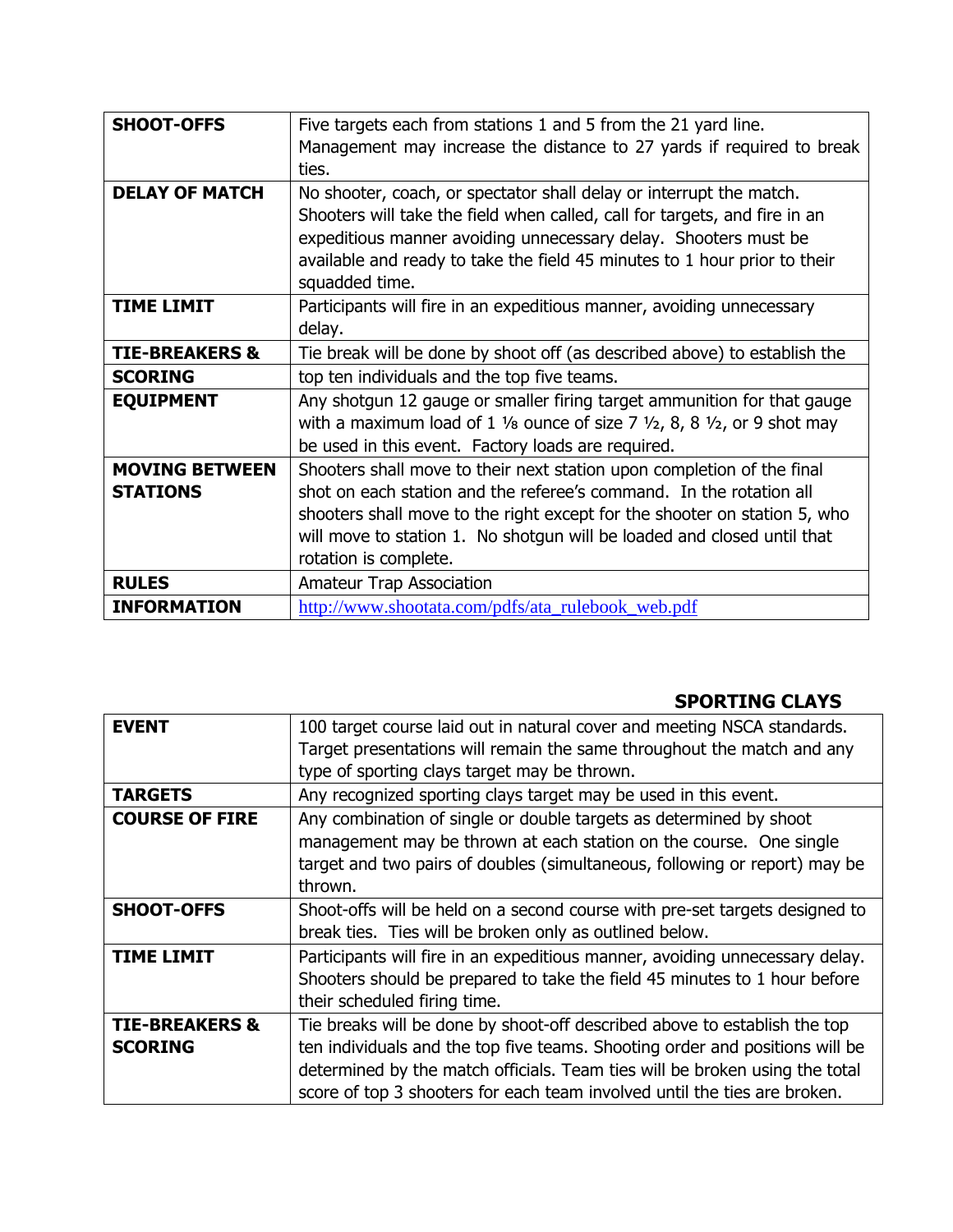| <b>EQUIPMENT</b>   | Any shotgun 12 gauge or smaller firing a shot charge meeting the<br>requirements of the NGB. Chokes tubes may be changed between stands<br>only. Factory loads are required. |
|--------------------|------------------------------------------------------------------------------------------------------------------------------------------------------------------------------|
| <b>RULES</b>       | National Sporting Clays Association                                                                                                                                          |
| <b>INFORMATION</b> | http://www.nssa-nsca.org/wp-content/uploads/2010/03/2012-NSCA-<br>RuleBook-7-2-2012.pdf                                                                                      |

| <b>NGB RULES</b>   | FITA, 3-D                                                                                                                                                                                                                       |
|--------------------|---------------------------------------------------------------------------------------------------------------------------------------------------------------------------------------------------------------------------------|
| <b>INFORMATION</b> | http://www.archeryworldcup.org/UserFiles/Document/FITA%20website/05%<br>20Rules/06%20Rules%203D%20Archery/07 Rules 3D new-e.pdf                                                                                                 |
|                    | In consideration of time, no shooter may glass the target from shooting stake<br>after taking his or her shot. Participants may glass the target prior to shooting,<br>but are reminded of the time restriction for their shot. |

## **SMALLBORE RIFLE EVENTS**

All smallbore rifles are required to the action open and a CBI (Clear Barrel Indicator) in place when the rifle is not being fired and is uncased. Either commercial or personally made flags are permitted. Cased rifles will be the last equipment to be brought to the range and the first to be removed from it.

#### **SMALLBORE SILHOUETTE RIFLE (NRA Rule 3.2)**

| <b>TARGET</b>                      | 1/5 scale metallic silhouettes                                                                                                                                                                                                                                                                                                                                                                                                                                                                                                                                                                                                                                                                                                       |
|------------------------------------|--------------------------------------------------------------------------------------------------------------------------------------------------------------------------------------------------------------------------------------------------------------------------------------------------------------------------------------------------------------------------------------------------------------------------------------------------------------------------------------------------------------------------------------------------------------------------------------------------------------------------------------------------------------------------------------------------------------------------------------|
| <b>COURSE OF FIRE</b>              | 10 chickens at 40 meters, 10 pigs at 60 meters, 10 turkeys at 77 meters                                                                                                                                                                                                                                                                                                                                                                                                                                                                                                                                                                                                                                                              |
|                                    | and 10 rams at 100 meters                                                                                                                                                                                                                                                                                                                                                                                                                                                                                                                                                                                                                                                                                                            |
| <b>TIME LIMIT</b>                  | 15 second ready time and 2 $\frac{1}{2}$ minutes firing time per bank of 5 targets                                                                                                                                                                                                                                                                                                                                                                                                                                                                                                                                                                                                                                                   |
| <b>EQUIPMENT</b>                   | NRA Smallbore silhouette rifle rules (rule 3.2) closely follow the high<br>power rule (rule 3.1). A synopsis follows: maximum weight $-10$<br>pounds 2 ounces including sights. Any sights, telescopic or metallic,<br>scopes may not be placed more than 2 inches above the rifle (top of<br>receiver to bottom of scope tube), any safe trigger, release triggers NOT<br>permitted, stocks must be of conventional design, barrel no longer than<br>30 inches, "chin rest" stocks prohibited, combs may not extend above<br>the center line of the bore, the toe of the stock may not extend more<br>than 7 inches below the center line of the bore, butt plate or recoil pad<br>cannot extend below the lower line of the stock. |
| <b>AMMUNTION</b>                   | Cartridges up to .22 rimfire long rifle standard or high velocity may be<br>fired in this event. Hot or hyper-velocity loads, such as stingers are NOT<br>permitted.                                                                                                                                                                                                                                                                                                                                                                                                                                                                                                                                                                 |
| <b>SHOOTING</b><br><b>POSITION</b> | The standard standing position used in position shooting is permitted.                                                                                                                                                                                                                                                                                                                                                                                                                                                                                                                                                                                                                                                               |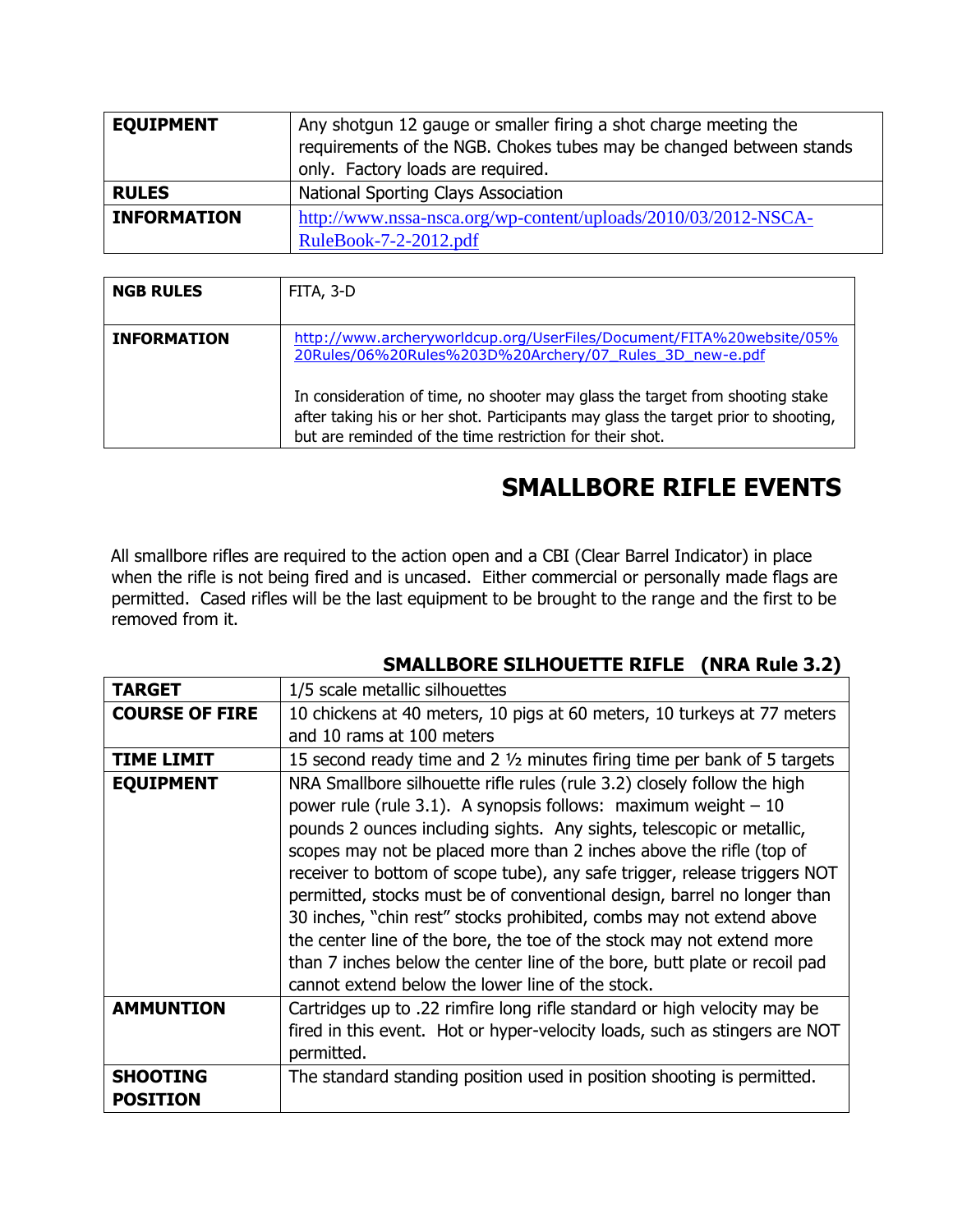| <b>SHOOTING</b>    | Each shooter will be assigned a firing point and will rotate to the right     |
|--------------------|-------------------------------------------------------------------------------|
| <b>ORDER</b>       | upon animal changes.                                                          |
| <b>SCORING</b>     | Targets knocked down or off the stand in proper sequence are scored as        |
|                    | hits $(+1)$ . Any target shot out of order is recorded as a miss $(0)$ . If a |
|                    | target is not available, the shooter may go to the next available target      |
|                    | or return to an earlier target with scorer knowledge and shoot it as a        |
|                    | substitute. If no targets are available the shooter will get an alibi target  |
|                    | before the next stage begins.                                                 |
| <b>SPOTTER</b>     | Each shooter may have one spotter with them on the firing line who may        |
|                    | have scopes and binoculars to advise the shooter where shots are              |
|                    | hitting. The spotter will also keep time and advise the shooter in a quiet    |
|                    | voice. The spotter must be from the same team. The spotter may not            |
|                    | touch the shooter or the shooter's equipment after the shooter assumes        |
|                    | their position on the firing line.                                            |
| <b>RULES</b>       | NRA Rifle Silhouette Rules CS16820 (Most recent printing)                     |
| <b>INFORMATION</b> | http://compete.nra.org/documents/pdf/compete/RuleBooks/Sil-r/sil-             |
|                    | rbook.pdf                                                                     |
| <b>EXCEPTION</b>   | There will be no exceptions to the NRA Rules.                                 |
|                    |                                                                               |

# **NRA THREE-POSITION**

| <b>TARGET</b>                   | USA $/A - 50$                                                                                                                                                                                                                                                                                                                                |
|---------------------------------|----------------------------------------------------------------------------------------------------------------------------------------------------------------------------------------------------------------------------------------------------------------------------------------------------------------------------------------------|
| <b>RANGE</b>                    | May be either 50 yards or 50 feet depending upon host. Nebraska will host<br>a 50 yard event.                                                                                                                                                                                                                                                |
| <b>COURSE OF</b><br><b>FIRE</b> | 20 shots in each position $-$ prone, standing, and kneeling $-$ in that order at<br>50 meters (or 50 yards); 60 record shots                                                                                                                                                                                                                 |
| TIME LIMIT                      | One (1) minute per record shot prone; two (2) minutes per record shot<br>standing; and one and one-half (1-1/2) minutes per record shot kneeling.                                                                                                                                                                                            |
| <b>EQUIPMENT</b>                | Any safe .22 caliber rimfire rifle chambered for .22 short, .22 long, or .22<br>long rifle cartridge may be used in smallbore 3-position; no restriction on<br>barrel length, overall weight of rifle or accessories or overall weight of rifle<br>and accessories other than those laid out in NRA Smallbore Three-Position<br>Rifle Rules. |
| <b>SIGHTS</b>                   | Metallic sights only                                                                                                                                                                                                                                                                                                                         |
| <b>AMMUNITION</b>               | Solid point (40 grains) standard velocity; match or target ammunition                                                                                                                                                                                                                                                                        |
| <b>RULES</b>                    | NRA Smallbore Rifle Rules CR16750 (Most recent printing)                                                                                                                                                                                                                                                                                     |
| <b>INFORMATION</b>              | http://compete.nra.org/documents/pdf/compete/RuleBooks/SBR/sbrbook.pdf                                                                                                                                                                                                                                                                       |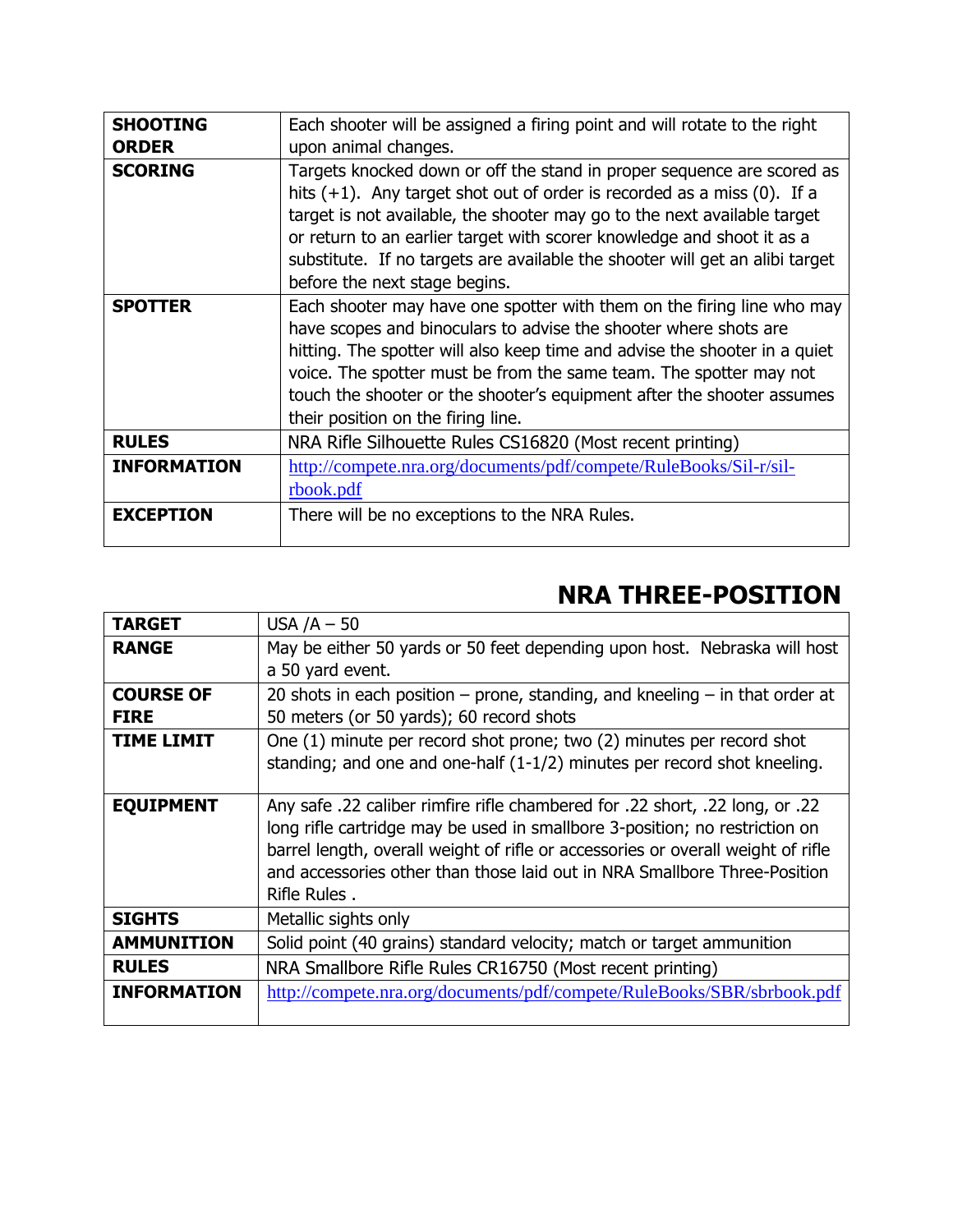#### **CMP RIMFIRE SPORTER RIFLE**

Please read carefully, as there are event rules listed that may not be found in the CMP rules.

**CMP Rimfire Sporter Rule R 1.0 - Intent and Spirit of Sporter Rules.** The intent of CMP Rimfire Sporter rules is to promote target competitions with .22 caliber rimfire rifles that are restricted to low-cost, readily available, sporter-type rifles typically used in informal target shooting, plinking or small game hunting. Any rifle configuration or item of equipment not mentioned in these rules or that is contrary to the intent and spirit of these rules is prohibited.

**Note:** In Timed Fire and Rapid Fire stages: after the "Load" command, all actions must be locked open prior to the "Start" command. Manually holding the action open is not permitted. Actions may not be unlocked or closed until the shooter is in the firing position with firearm safely pointed down range.

| <b>TARGET</b>         | B-19 CMP Rimfire Sporter Target                                                                                                                                                                                                                                                                                                                                                                                                                                                                                                                                                                                                                                                                                                                                                                                                                                       |
|-----------------------|-----------------------------------------------------------------------------------------------------------------------------------------------------------------------------------------------------------------------------------------------------------------------------------------------------------------------------------------------------------------------------------------------------------------------------------------------------------------------------------------------------------------------------------------------------------------------------------------------------------------------------------------------------------------------------------------------------------------------------------------------------------------------------------------------------------------------------------------------------------------------|
| <b>DISTANCE</b>       | 25 yards and 50 yards                                                                                                                                                                                                                                                                                                                                                                                                                                                                                                                                                                                                                                                                                                                                                                                                                                                 |
| <b>COURSE OF FIRE</b> | 60 shots for record<br><b>50 yards;</b> Prone position-10 shots, Slow fire & 10 shots, rapid fire<br>Sitting or Kneeling $-10$ shots slow fire & 10 shots rapid fire<br><b>25 yards;</b> Standing $-10$ shots slow fire & 10 shots rapid fire                                                                                                                                                                                                                                                                                                                                                                                                                                                                                                                                                                                                                         |
| <b>TIME LIMIT</b>     | <b>Slow fire-</b> 10 shots in 10 minutes; <b>Rapid fire-</b> 5-shot strings in 25<br>seconds (semi-auto) or 30 seconds for manual repeater.                                                                                                                                                                                                                                                                                                                                                                                                                                                                                                                                                                                                                                                                                                                           |
| <b>EQUIPMENT</b>      | Rifle: Overall weight of the rifle may not exceed 7.5 lbs., with sights. If<br>sling is used; it may be removed when rifle is weighed.<br>Any type of action, semi-automatic or manually operated with a trigger pull<br>of at least 3.0 lbs.<br>Stock: Must have standard sporter stock constructed of wood or                                                                                                                                                                                                                                                                                                                                                                                                                                                                                                                                                       |
|                       | synthetic material. Thumbhole stocks, adjustable butt plates or cheek<br>pieces, and rails or adjustable (moveable) sling swivels are not permitted.<br><b>Sling:</b> Standard leather or web sling no wider than 1 1/4 inches may be<br>used in the prone, sitting or kneeling positions. Must be fixed in at least<br>one position. (rails with adjustable sling swivels are not permitted).<br><b>Sights:</b> Open sights may be used; receiver sights or a scope not<br>exceeding 6x magnification is permitted; the adjustment device on<br>variable telescopes must be secured with tape or other similar means so<br>that it cannot be changed during firing.<br><b>Barrel:</b> In accordance with the intent of this event - Sporter rifle barrels<br>only. Barrels of special composition (carbon) or non-factory styles (i.e.<br>fluted) are not permitted. |
| <b>RULES</b>          | CMP Competition Rules – current edition, 2012, $16th$ Edition                                                                                                                                                                                                                                                                                                                                                                                                                                                                                                                                                                                                                                                                                                                                                                                                         |